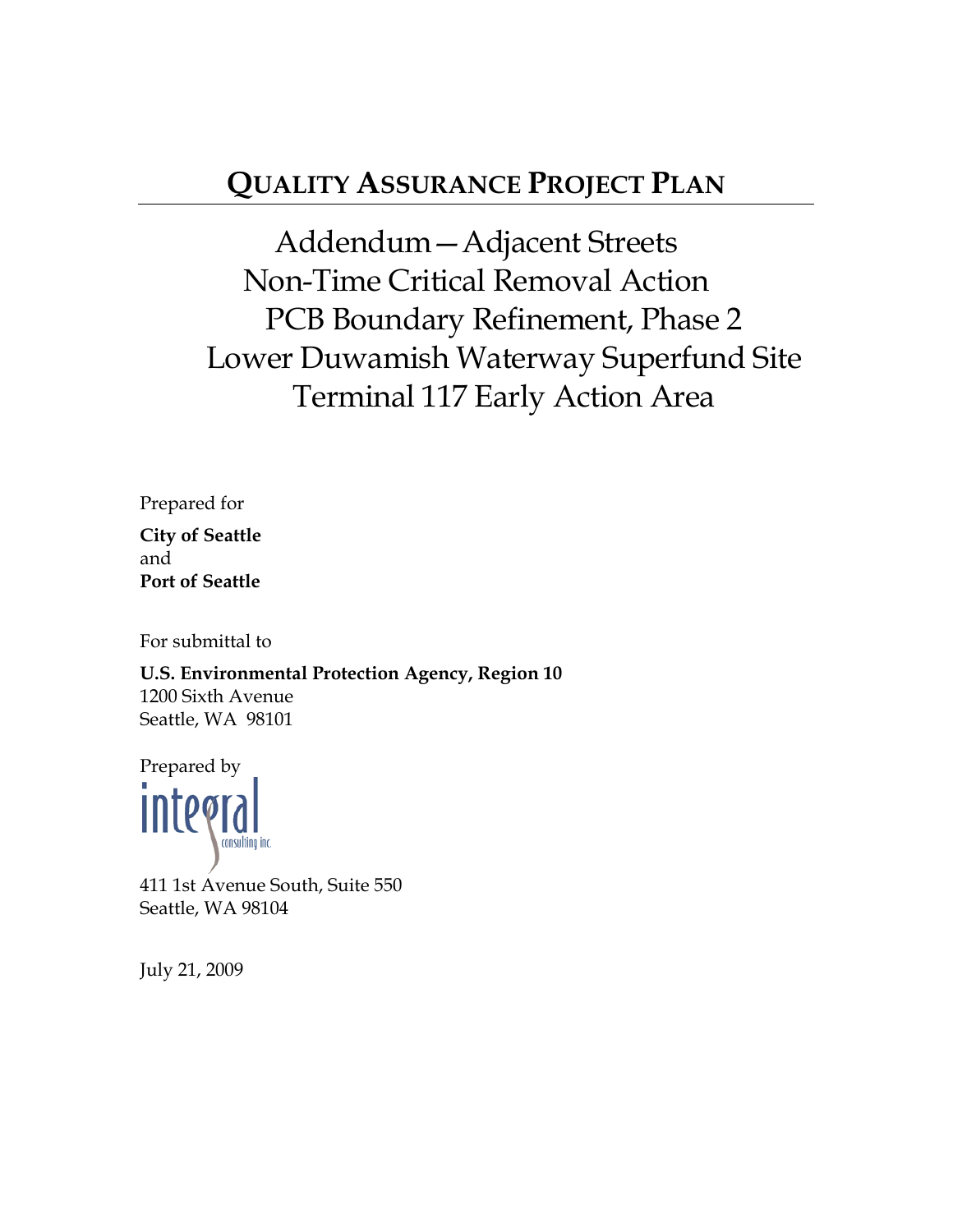# **SECTION A: PROJECT MANAGEMENT**

#### **A1 TITLE AND APPROVAL PAGE**

**QUALITY ASSURANCE PROJECT PLAN ADDENDUM – ADJACENT STREETS PCB BOUNDARY REFINEMENT SEATTLE, WASHINGTON**

| Quality Assurance Project Plan Approvals |                           |                       |
|------------------------------------------|---------------------------|-----------------------|
| <b>Integral Project Manager</b>          | Nick Varnum, L.G.         | July 21, 2009<br>Date |
| <b>Integral QA Manager</b>               | Kimberly Magnuder Carlton | July 21, 2009         |
| <b>EPA Project Manager</b>               | Kimberly Magruder Carlton | Date                  |
|                                          | Piper Peterson Lee        | Date                  |
| <b>EPA QA Manager</b>                    |                           |                       |

Ginna Grepo-Grove Date

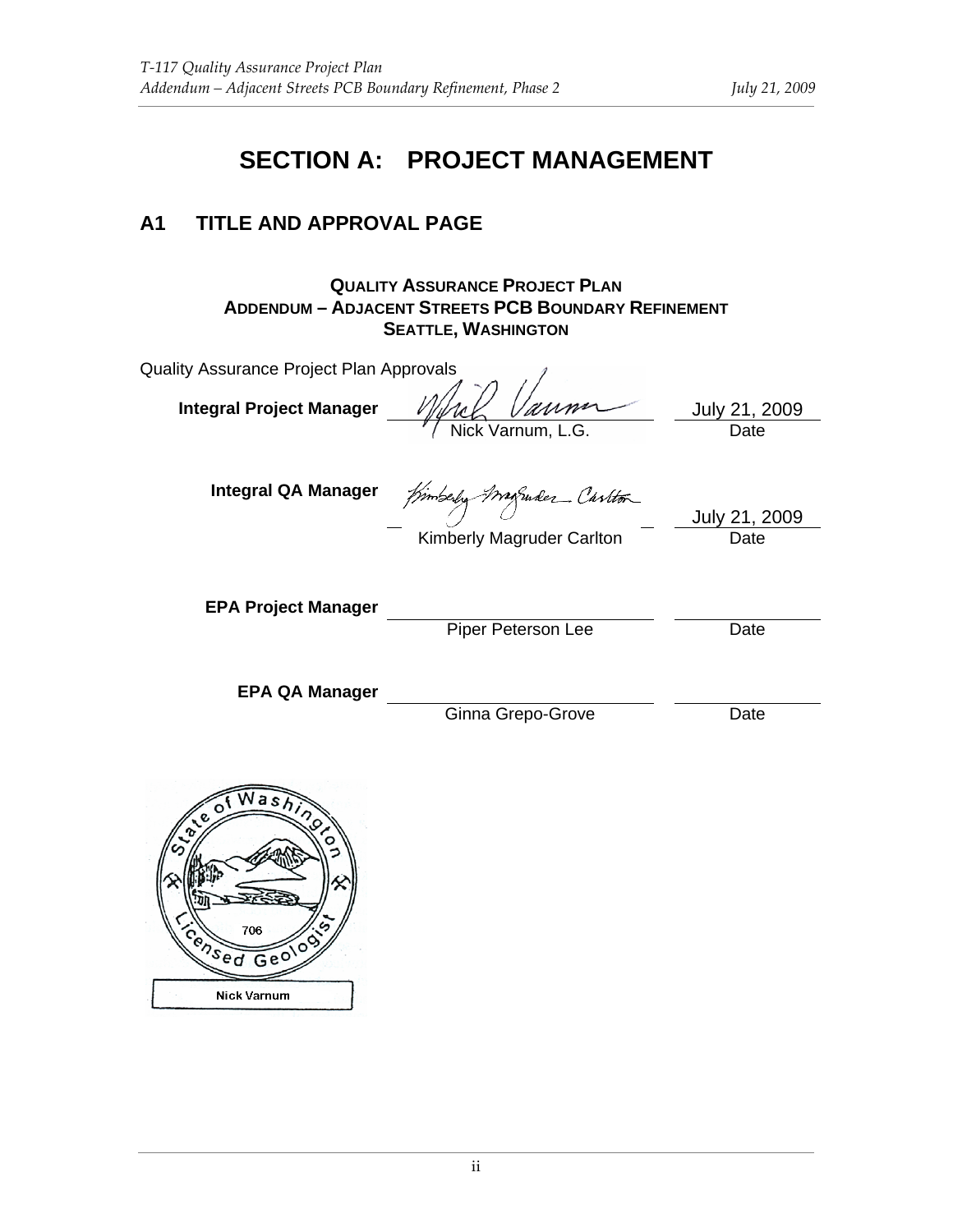# **A2 TABLE OF CONTENTS**

| <b>SECTION A:</b> |              |                                                                                                             |  |
|-------------------|--------------|-------------------------------------------------------------------------------------------------------------|--|
| A1                |              |                                                                                                             |  |
| A2                |              |                                                                                                             |  |
|                   |              |                                                                                                             |  |
|                   |              |                                                                                                             |  |
| A <sub>3</sub>    |              |                                                                                                             |  |
| A <sub>4</sub>    |              |                                                                                                             |  |
|                   | A.4.1        |                                                                                                             |  |
|                   |              |                                                                                                             |  |
| A <sub>5</sub>    |              |                                                                                                             |  |
|                   | A.5.1        |                                                                                                             |  |
|                   | A.5.2        |                                                                                                             |  |
| A6                |              | QUALITY OBJECTIVES AND CRITERIA FOR MEASUREMENT                                                             |  |
|                   |              |                                                                                                             |  |
| A7                |              |                                                                                                             |  |
| A8                |              |                                                                                                             |  |
|                   |              |                                                                                                             |  |
| <b>SECTION B:</b> |              |                                                                                                             |  |
| B1                |              |                                                                                                             |  |
|                   | <b>B.1.1</b> |                                                                                                             |  |
|                   | <b>B.1.2</b> |                                                                                                             |  |
|                   | <b>B.1.3</b> |                                                                                                             |  |
|                   | <b>B.1.4</b> |                                                                                                             |  |
|                   | <b>B.1.5</b> | Lower South Donovan Street residential properties B-3                                                       |  |
|                   | <b>B.1.6</b> |                                                                                                             |  |
|                   | <b>B.1.7</b> |                                                                                                             |  |
|                   | <b>B.1.8</b> |                                                                                                             |  |
| B2                |              |                                                                                                             |  |
|                   | B.2.1        |                                                                                                             |  |
| B <sub>3</sub>    |              |                                                                                                             |  |
| <b>B4</b>         |              | INSTRUMENT/EQUIPMENT TESTING, INSPECTION, AND                                                               |  |
|                   |              |                                                                                                             |  |
| B <sub>5</sub>    |              | INSTRUMENT/EQUIPMENT CALIBRATION AND FREQUENCY  B-5<br>INSPECTION/ACCEPTANCE OF SUPPLIES AND CONSUMABLESB-6 |  |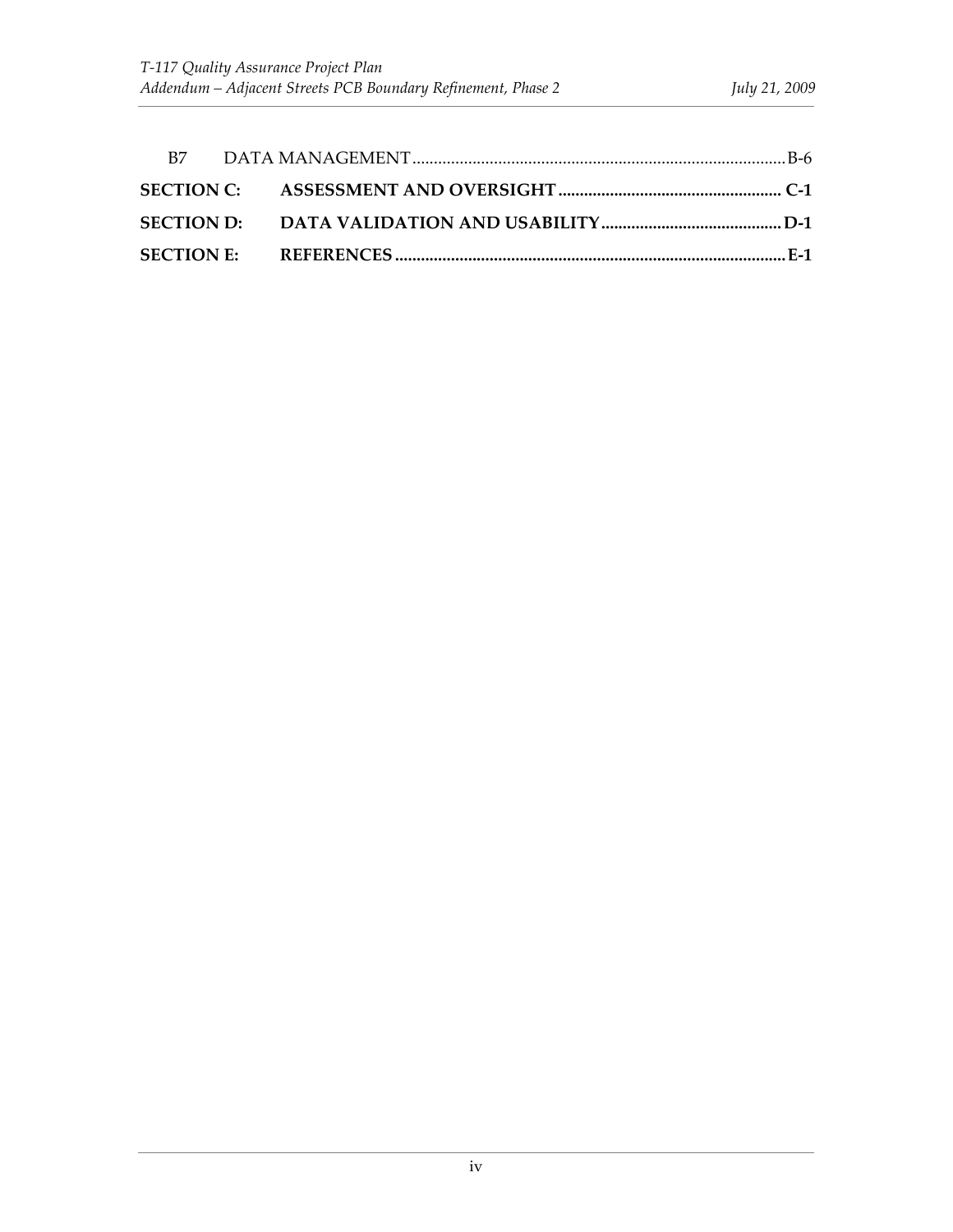#### **LIST OF FIGURES**

Figure B1. Sample Types and Locations

#### **LIST OF TABLES**

Table B1. Soil Sample Rationale, Identification, and Sampling Scheme for Adjacent Streets Boundary Refinement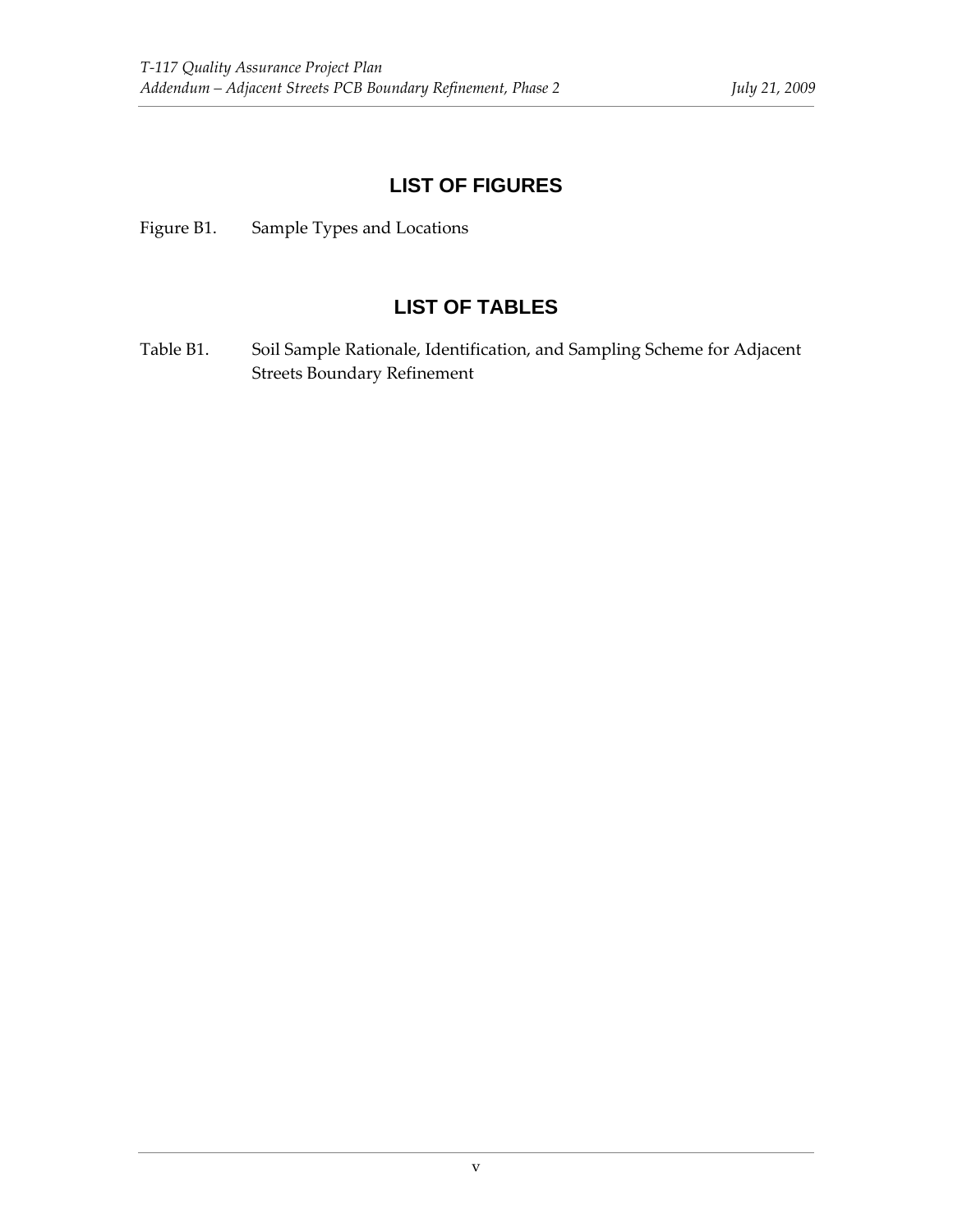#### **ACRONYMS AND ABBREVIATIONS**

| <b>ACRONYM</b>     | <b>DEFINITION</b>                                                              |
|--------------------|--------------------------------------------------------------------------------|
| <b>ASAOC</b>       | Administrative Settlement Agreement and Order on Consent                       |
| <b>CAS</b>         | Columbia Analytical Services, Inc.                                             |
| <b>CERCLA</b>      | Comprehensive Environmental Response, Compensation and Liability Act           |
| <b>CFR</b>         | Code of Federal Regulations                                                    |
| <b>City</b>        | <b>City of Seattle</b>                                                         |
| <b>COC</b>         | chemical of concern                                                            |
| <b>CSM</b>         | conceptual site model                                                          |
| <b>CUL</b>         | cleanup level                                                                  |
| DQI                | data quality indicator                                                         |
| <b>DQO</b>         | data quality objective                                                         |
| DU                 | decision unit                                                                  |
| <b>EAA</b>         | early action area                                                              |
| <b>EDD</b>         | electronic data deliverable                                                    |
| EE/CA              | engineering evaluation/cost analysis                                           |
| <b>EPA</b>         | U.S. Environmental Protection Agency                                           |
| HASP               | health and safety plan                                                         |
| mg/kg              | milligram per kilogram                                                         |
| MIS                | multi-increment sampling                                                       |
| MQO                | measurement quality objective                                                  |
| ng/kg              | nanogram per kilogram                                                          |
| NTCRA              | non-time-critical removal action                                               |
| <b>PARCC</b>       | precision, accuracy or bias, representativeness, completeness, and             |
|                    | comparability                                                                  |
| <b>PCB</b>         | polychlorinated biphenyl                                                       |
| <b>PCDDs/PCDFs</b> | polychlorinated dibenzo-p-doixins and polychlorinated dibenzofurans            |
| Port               | Port of Seattle                                                                |
| ppm                | parts per million                                                              |
| ppt                | parts per thousand                                                             |
| QA                 | quality assurance                                                              |
| QAPP               | quality assurance project plan                                                 |
| QA/QC              | quality assurance/quality control                                              |
| <b>ROW</b>         | right-of-way                                                                   |
| <b>SOP</b>         | standard operating procedures                                                  |
| <b>Streets and</b> | Investigation of Potential PCDD/PCDF Contamination in Soil City Street Rights- |
| <b>Yards QAPP</b>  | of-Way and Residential Yards QAPP (Integral 2008)                              |
| T-117              | Terminal 117                                                                   |
| TPH                | petroleum hydrocarbon                                                          |
| WAC                | <b>Washington Administrative Code</b>                                          |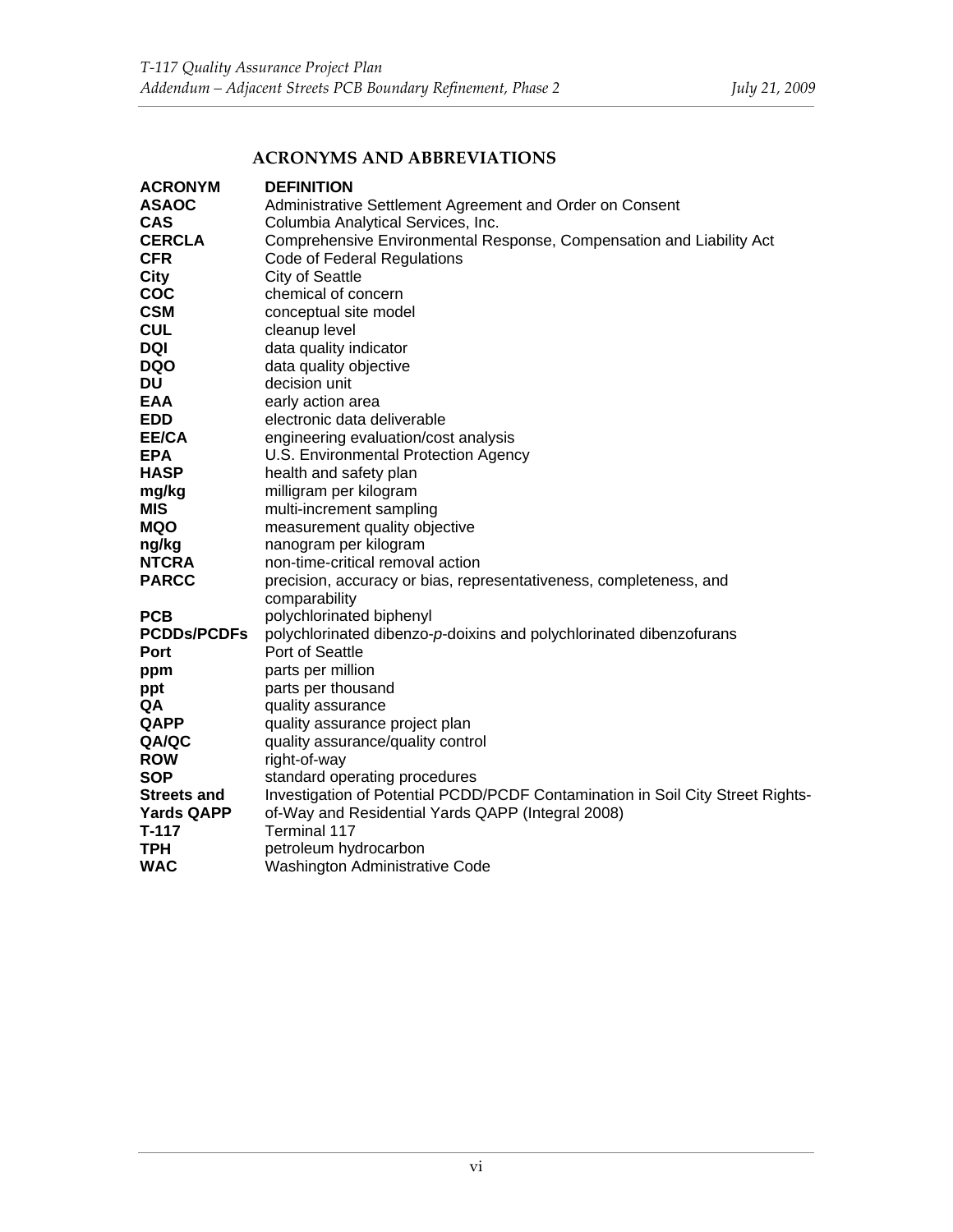### **A3 DISTRIBUTION LIST**

| <b>EPA Project Manager:</b>                                 | Piper Peterson Lee   |
|-------------------------------------------------------------|----------------------|
| <b>EPA Technical Advisor:</b>                               | Kym Takasaki         |
| EPA QA Manager                                              | Ginna Grepo-Grove    |
| City of Seattle Project Manager:                            | Tom Meyer            |
| Port of Seattle Project Manager, T-117 Project Coordinator: | Roy Kuroiwa          |
| Integral Project Manager:                                   | Nick Varnum          |
| Integral QA Coordinator:                                    | Kim Magruder Carlton |
| Integral Task Manager/Field Coordinator:                    | Stefan Wodzicki      |
| <b>CAS Project Manager:</b>                                 | Greg Salata          |
| CAS QA Manager:                                             | Lee Wolf             |
| EcoChem Data Validation and Verification Specialist:        | Linda Bohannon       |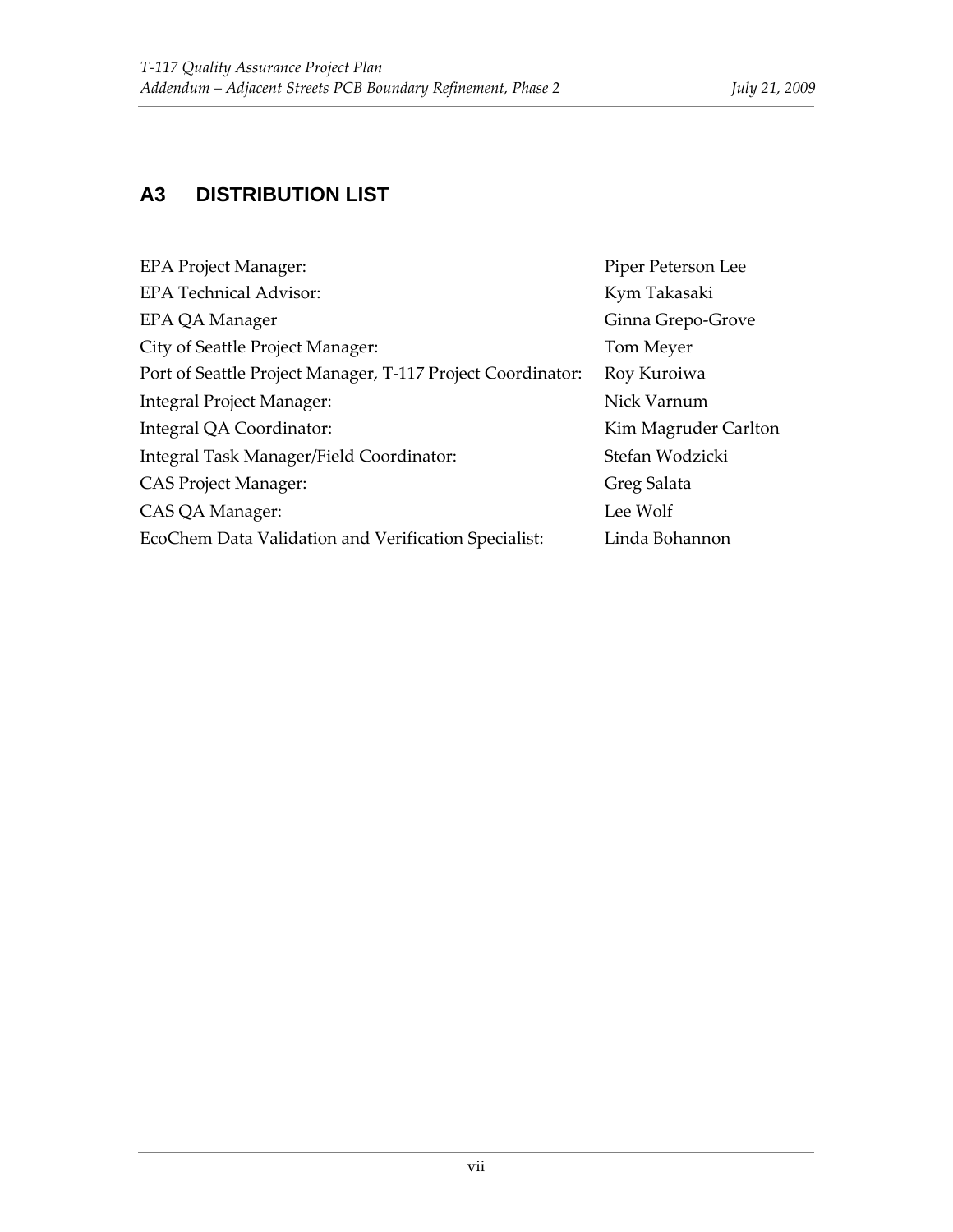### **A4 BACKGROUND AND PROBLEM DEFINITION**

The City of Seattle (City) and the Port of Seattle (Port) are currently performing a non‐ time-critical removal action (NTCRA) at the Terminal 117 (T-117) Early Action Area (EAA) under the authority of the Administrative Settlement Agreement and Order on Consent (ASAOC) for the T‐117 EAA pursuant to the Comprehensive Environmental Response, Compensation and Liability Act of 1980 (CERCLA) (USEPA 2005). The City is the lead in performing tasks that address the Adjacent Streets portion of the NTCRA EAA (USEPA 2005).

This addendum addresses the Second Phase (Phase 2) of the Adjacent Streets NTCRA PCB Boundary Refinement, Lower Duwamish Waterway Superfund Site Terminal 117 EAA (Integral 2009), an addendum to the T‐117 EAA Quality Assurance Project Plan (QAPP; Windward et al. 2003). These documents provide guidance to field and laboratory personnel for the acquisition and analysis of additional soil samples to be collected from areas in the City of Seattle rights‐of‐way (ROWs) and residential yards outside the Adjacent Streets portion of the T‐117 EAA NTCRA boundary.

The purpose of this second phase of the investigation is to determine what areas along 16th Avenue South, South Cloverdale Street, and upper and lower South Donovan Street, if any, should be included in the EAA removal boundary. This work is being performed by the City in cooperation with the U.S. Environmental Protection Agency (EPA), and in coordination with the Port. The results of this investigation may be incorporated into a revision of the 2008 Engineering Evaluation/Cost Analysis (EE/CA) (Windward et al. 2008) and used during design to address exceedances of polychlorinated biphenyls (PCBs) beyond the current EAA boundary.

The objectives of this investigation are as follows:

- to determine the presence of soil PCB concentrations above the cleanup level in residential yards along the north side of South Donovan Street and south side of South Cloverdale Street between 14th and 16th Avenue South
- to determine the presence of soil PCB concentrations above the CUL along the margins of 16th Avenue South, south of South Cloverdale Street
- to determine the presence of soil PCB concentrations above the CUL on the slope between upper and lower South Donovan Street
- to determine the presence of soil PCB concentrations within the right-of-way areas adjacent to the street areas along upper South Donovan Street
- evaluate the depth of PCB concentrations at the above locations

The scope of this additional work consists of the collection and analysis of discrete samples, and sampling and analysis of portions of residential yards and rights‐of‐way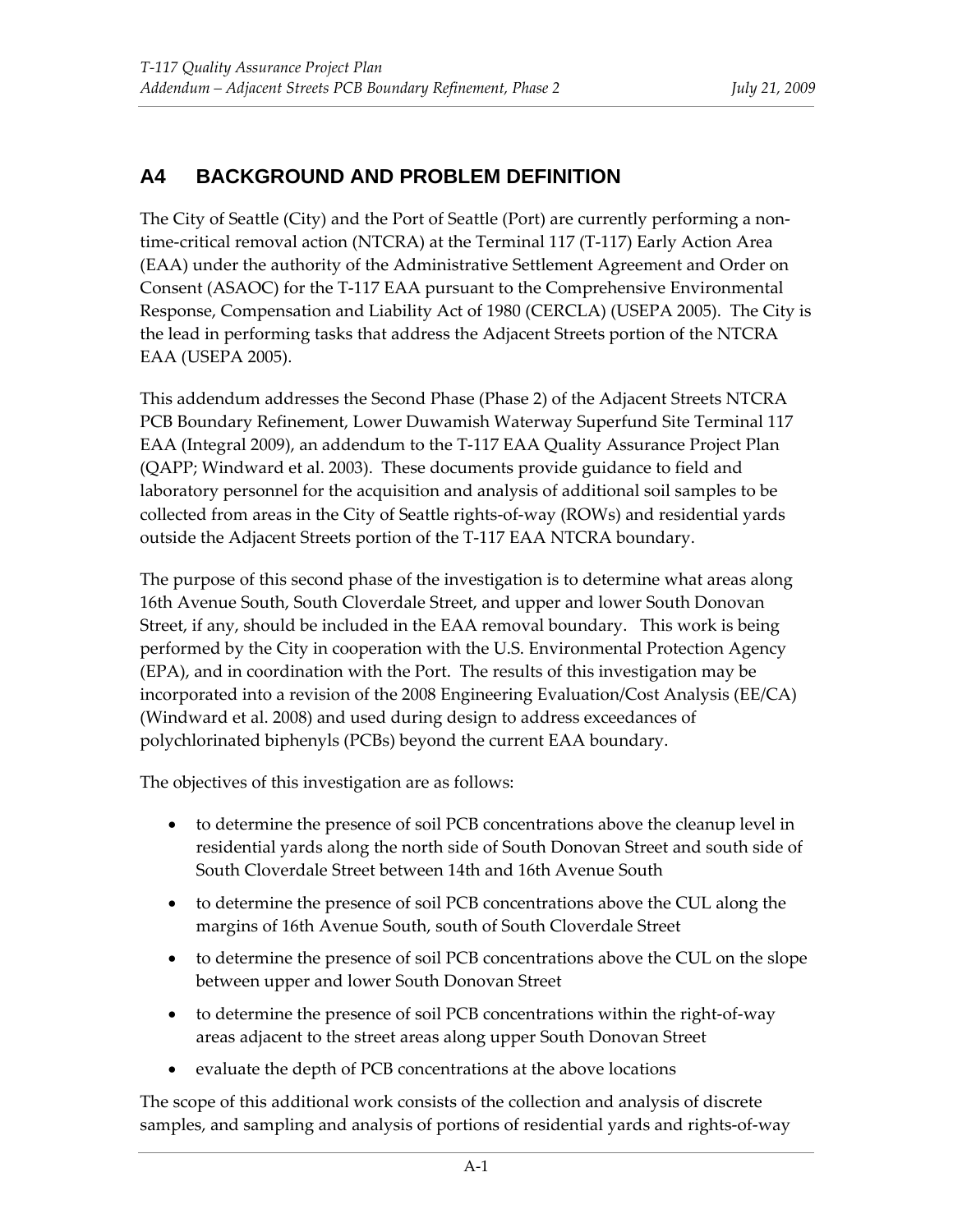areas adjacent to streets using a multi‐increment sampling (MIS) methodology. The program described herein is based on the working assumption that a final soil CUL for PCBs will be set at 1 milligram per kilogram (mg/kg) or part per million (ppm).

This T‐117 QAPP addendum addresses details that are specific to Phase 2 of the PCB boundary refinement soil investigation. The T‐117 QAPP (Windward et al. 2003) and the Investigation of Potential PCDD/PCDF Contamination in Soil City Street Rights‐of‐ Way and Residential Yards QAPP (Streets and Yards QAPP; Integral 2008), and the April 2009 T‐117 QAPP Addendum for Adjacent Streets Boundary Refinement (Integral 2009) are referenced, as appropriate, for details that remain unchanged from previous investigations.

# **A.4.1 Background**

Background information about the site can be found in the 2008 draft EE/CA (Windward et al. 2008) and the Streets and Yards QAPP (Integral 2008).

### **A.4.2 Problem definition**

This QAPP Addendum has been prepared to describe additional sampling and analysis efforts to be undertaken to determine the presence of, and in some cases, refine the delineation of PCB exceedances on 16th Avenue South, South Cloverdale Street, and South Donovan Street for the purposes of soil cleanup.

# **A5 ORGANIZATION AND SCHEDULE**

This section presents the organizational structure and schedule for activities associated with this investigation.

# **A.5.1 Task organization**

Integral is performing this investigation on behalf of the City, in coordination with the Port and EPA. The organizational structure and associated contact information for this investigation is presented below. The organizational structure and associated contact information for this investigation remain the same as described in the QAPP Addendum (Integral 2009) with the following changes: Stefan Wodzicki will replace Susan FitzGerald as both Field Coordinator/Task Manager and MIS Specialist.

### **A.5.2 Schedule**

A preliminary schedule for this investigation, beginning with the submission of this QAPP through submittal of the draft investigation report to EPA and stakeholders, is outlined in the following table.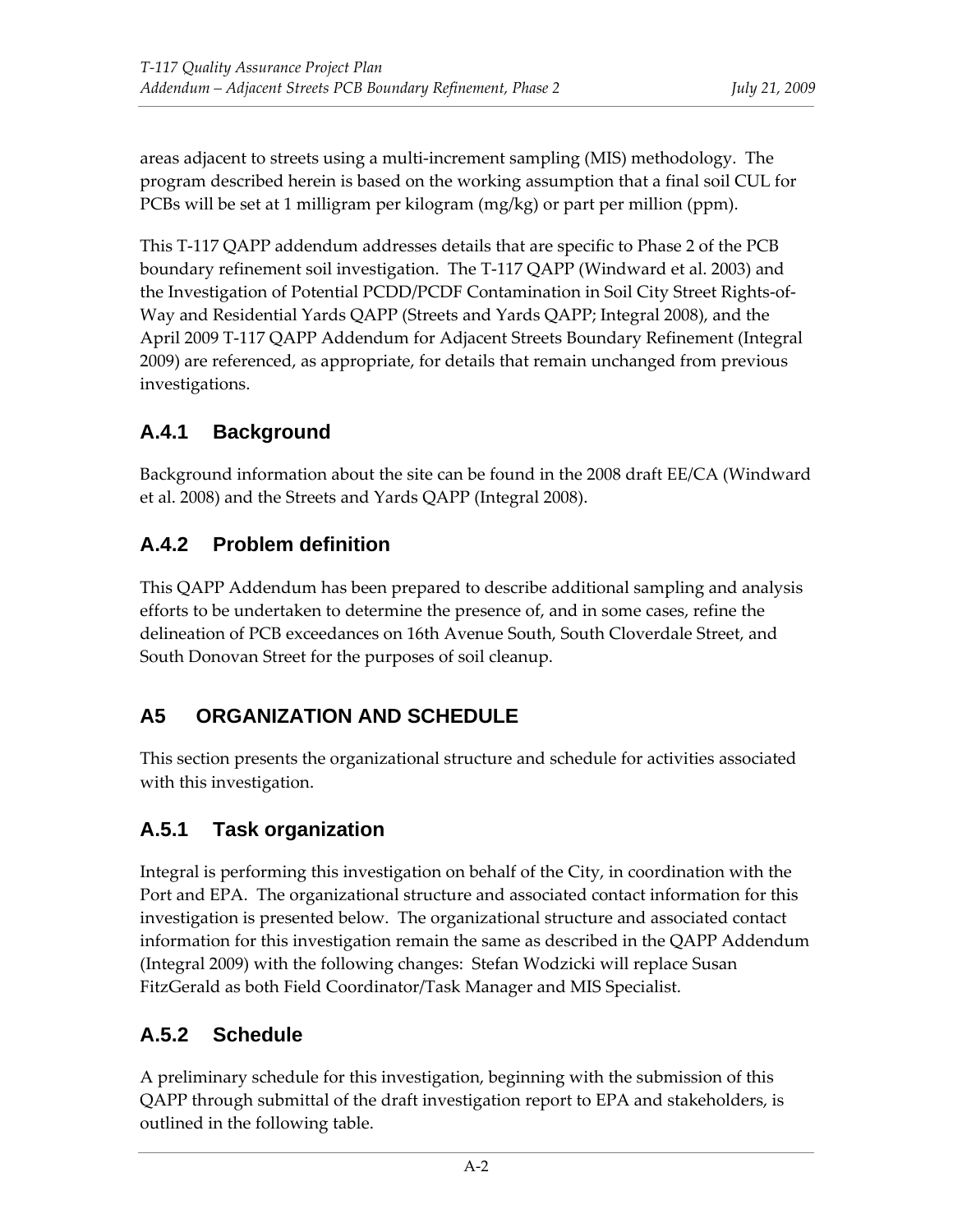| <b>MILESTONE</b>                               | <b>COMPLETION DATE (APPROXIMATE)</b> |  |
|------------------------------------------------|--------------------------------------|--|
| Draft QAPP to EPA/Stakeholders                 | July 10, 2009                        |  |
| EPA/Stakeholder Comments on Draft QAPP         | July 14, 2009                        |  |
| Final QAPP to EPA/Stakeholders                 | July 16, 2009                        |  |
| <b>Begin Field Sampling</b>                    | July 20, 2009                        |  |
| Sample Analysis                                |                                      |  |
| Final Data Package from Laboratory             | August 21, 2009                      |  |
| Data Validation                                | September 4, 2009                    |  |
| Draft Investigation Report to EPA/Stakeholders | September 18, 2009                   |  |

It is anticipated that all samples proposed in this QAPP will be collected during one field event scheduled to occur from approximately July 20 to August 5, 2009. Field sampling will include sample collection from test holes in streets, right-of-ways and residences where owners and tenants have submitted signed access agreements.

#### **A6 QUALITY OBJECTIVES AND CRITERIA FOR MEASUREMENT DATA**

Data quality objectives (DQOs) and quality control criteria are the same as described in the April 2009 QAPP Addendum (Integral 2009).

#### **A7 SPECIAL TRAINING/CERTIFICATION**

Training requirements for personnel participating in sample collection can be found in the T‐117 QAPP (Windward et al. 2003). Integral's 2009 site health and safety plan will be used for this sampling effort. The Integral project manager will ensure that the field team receives the final approved version of this QAPP, supporting information from all QAPPs referenced in this document (Windward et al. 2003; Integral 2008, 2009), and the site health and safety plan (HASP) prior to the initiation of field activities.

#### **A8 DOCUMENTS AND RECORDS**

Records will be maintained documenting all activities and data related to field sampling and chemical analyses. Results of data verification and validation activities will also be documented. Procedures for documenting field observations, laboratory records, and data reduction can be found in the T‐117 QAPP (Windward et al. 2003). Copies of field sampling forms to be used during this investigation are included as Attachment 1 to the April 2009 QAPP Addendum (Integral 2009).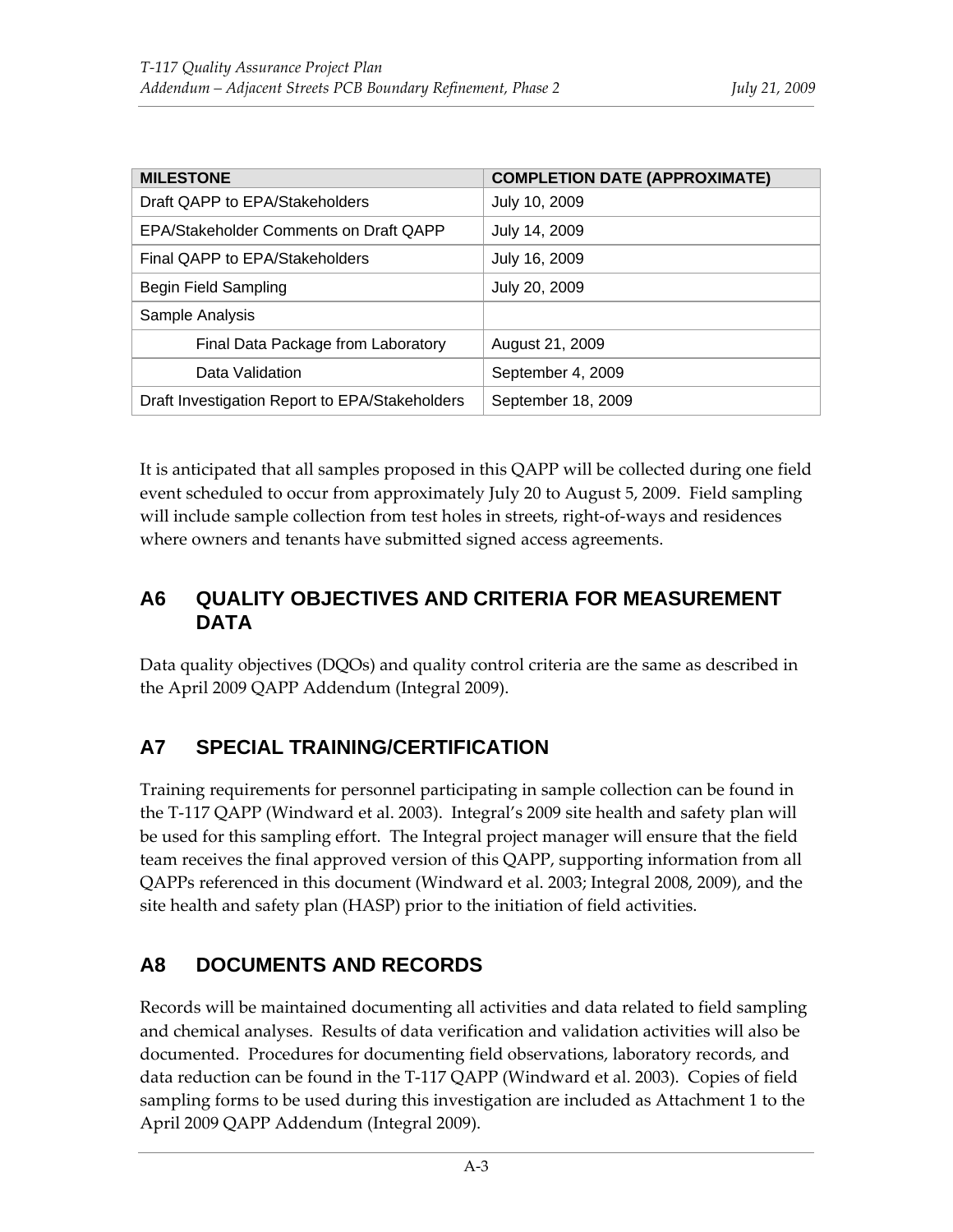# **SECTION B: DATA GENERATION AND ACQUISITION**

This section presents the sampling design and sampling methods. Details regarding decontamination procedures, field‐generated waste disposal, sample handling and custody, inspection/acceptance requirements for supplies and consumables, and data management can be found in the T‐117 QAPP (Windward et al. 2003).

# **B1 SAMPLING DESIGN**

The sampling design for this investigation is intended to support the project objectives identified in Section A4, which are based on data gaps that have been identified based on the results of the April 2009 sampling event.

This section presents a brief summary of the remaining data gaps, and a description of the sampling design intended to address those data gaps. Sample types and locations are shown in Figure B1. Samples are summarized in Table B1.

Note that work described below includes borings below DUs and in the street. In most cases, these borings will be completed with push‐probe methodology. However, due to the proximity of underground utilities, some of these borings may be moved a few feet or will be completed using hand auger methods. The method will be determined in the field once utilities have been located. The type of boring will be identified in the Investigation Report. Samples from borings beneath DUs will be archived and analyzed if the overlying subsurface DU (0.2 to 0.5 ft) total PCB concentration is greater than the CUL. Sample intervals from street borings will be consistent with historical intervals. Consistent with previous investigations, the surface interval of the street borings will be analyzed, and subsequent depth intervals will be analyzed if the overlying interval's total PCB concentration exceeds the CUL.

Finally, the laboratory will subsample submitted DU samples as described in Integral 2009. The laboratory will also subsample and archive a sample split for potential future analysis (Table B1).

# **B.1.1 South Cloverdale Street planting strips**

Upon completion of the April 2009 sampling event, no data gaps have been identified along South Cloverdale Street planting strips.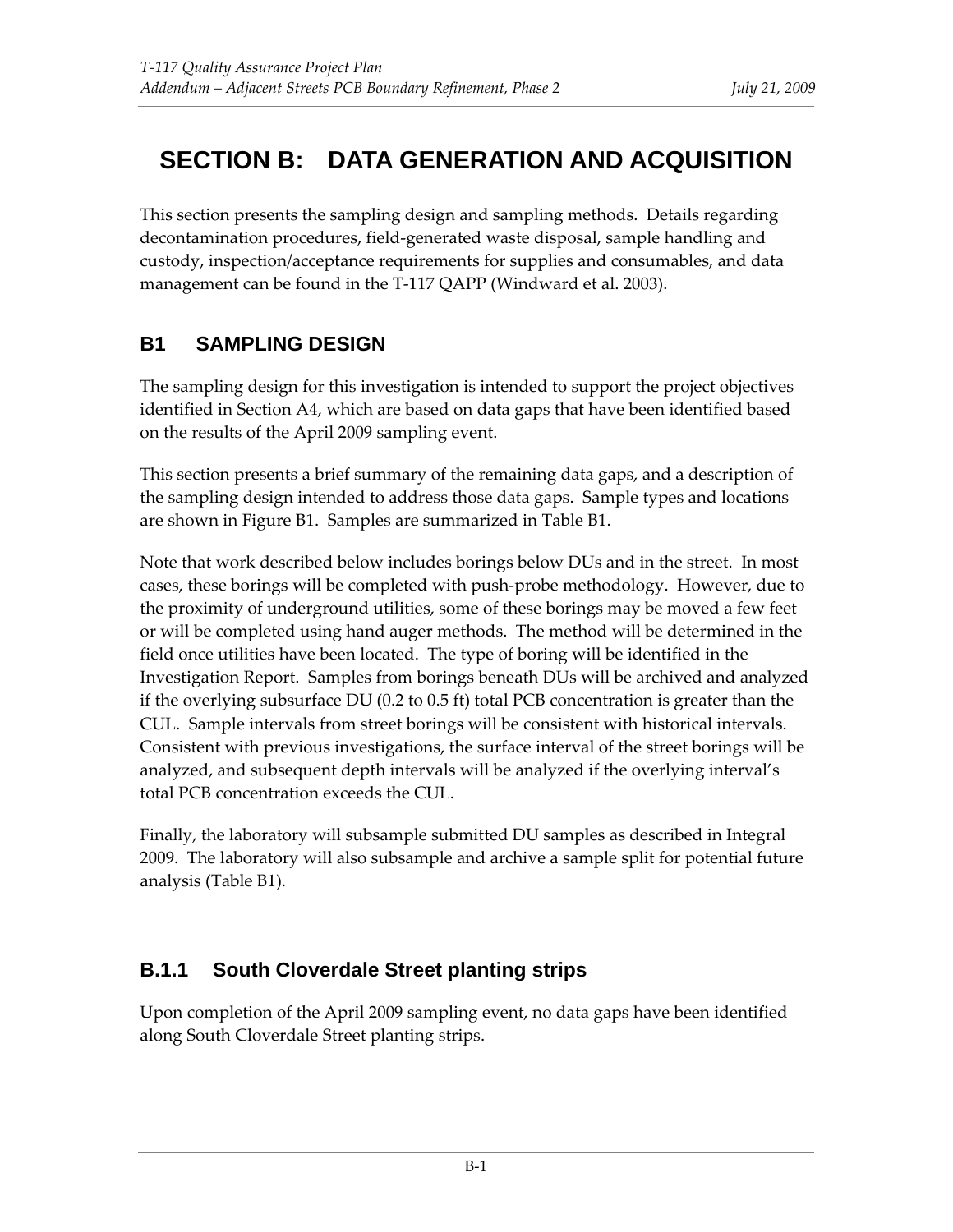#### **B.1.2 South Cloverdale Street residential properties**

A data gap has been identified at the following residences on the south side of South Cloverdale Street: 1445, 1429, 1425, 1421, and 1417. 2008 and 2009 point samples resulted in detections greater than 1 ppm PCBs in the planting strip at 1425 (sample YC14c surface only) and 1445 (YC100 surface and subsurface). Other point samples collected in 2008 in this area are below the CUL. MI samples will be collected in the front yards of these residences (Figure B1) consistent with the methods described in Integral 2009.

#### **B.1.3 16th Avenue South rights-of-way**

Three remaining data gaps have been identified along the 16th Avenue South right‐of‐ way.

The first data gap is along the eastern shoulder of 16th Avenue South where MIS sampling conducted at DU17 identified PCB concentrations above the CUL in both the 0.0 to 0.2 ft and 0.2 to 0.5 ft sampling intervals. A boring (P118) will be completed near the center of DU17 (Figure B1) to provide an indication of the potential depth of contamination.

The second data gap is along the western shoulder of 16th Avenue South where MI sampling conducted at DU16 identified PCB concentrations above the CUL (1.35 ppm) in the 0.2 to 0.5 ft sampling interval. Boring (P119) samples will be collected near the center of this DU to provide an indication of the potential depth of contamination (Figure B1).

The third data gap is the right‐of‐way on the west side of 16th Avenue South between the alleyway and South Donovan Street, where limited surface soil data currently exist. Samples proposed include MI sampling (DU20 and DU21) and borings (P120 and P121) near the center of the DUs to provide an indication of the potential depth of contamination. The borings will not be analyzed if the PCB concentrations in overlying DU samples, collected from the 0.2 to 0.5 ft depth interval, are below the CUL.

### **B.1.4 Lower South Donovan Street bank slope**

Data gaps have been identified on the bank slope between upper and lower South Donovan Street. PCB concentrations were above the CUL in surface and subsurface intervals for MI samples DU18 and DU19 located at the base of the slope. Borings (P108 and P116) will be completed near the center of DU19 and DU18 (Figure B1) to provide an indication of the potential depth of contamination. MI samples (DU27) and borings (P122) will be collected on the slope above DU18 on the western end of slope in the accessible area. MI samples (DU28) will be collected on the slope above DU19 on the eastern end of slope in the accessible area. Samples from borings (P122 and P107) near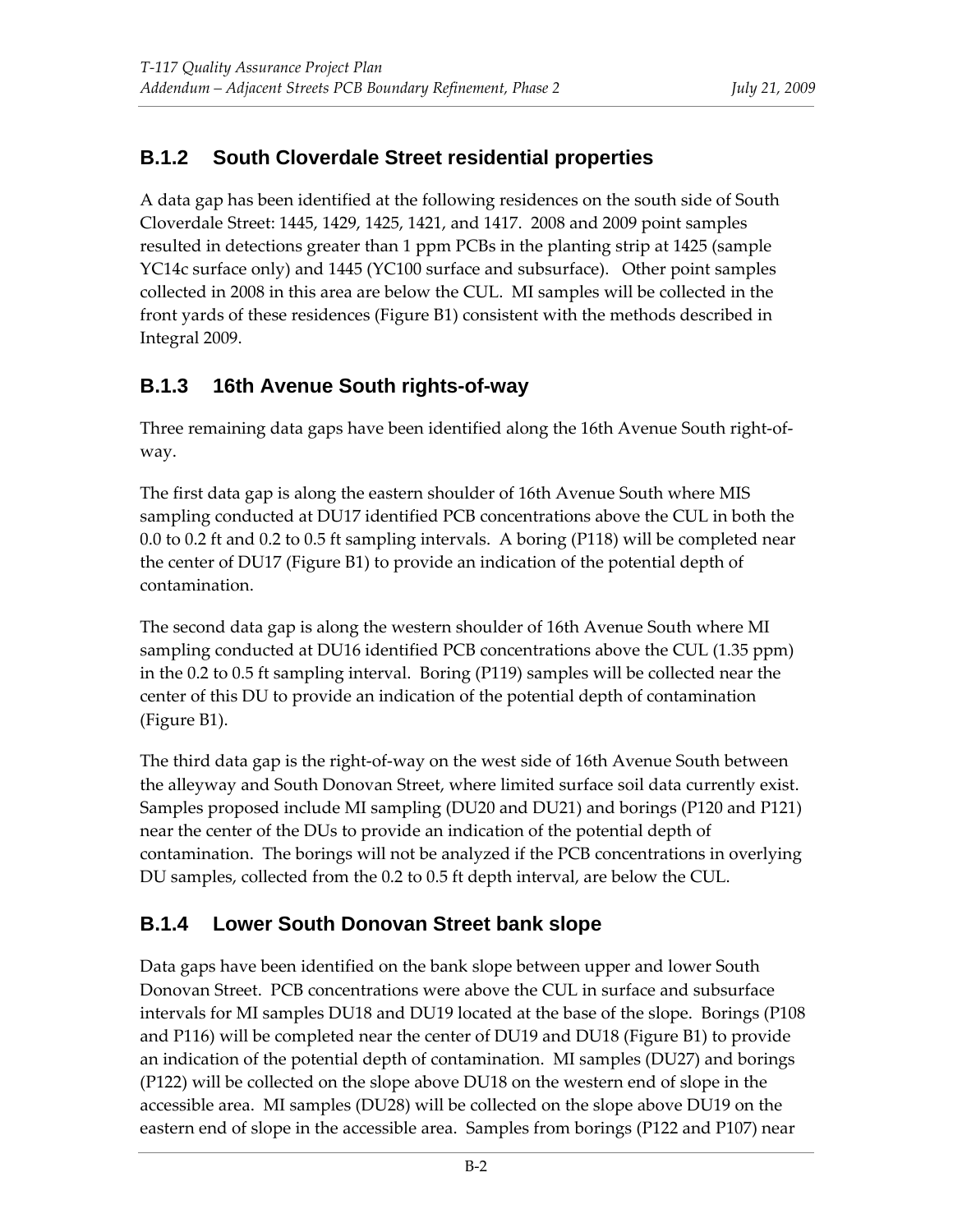the center of the DUs will be collected to evaluate PCB concentrations at depth. These samples will be analyzed if the PCB concentrations in their associated MI samples exceed the CUL.

#### **B.1.5 Lower South Donovan Street residential properties**

There are limited existing soil data from the residential properties along the north side of South Donovan Street. To determine the presence of yard soil PCB concentrations above the CUL, MI samples (DU22 to DU26) will be collected from these properties (Figure B1). The driveway of 1426 South Donovan Street will not be sampled due to its use for access to a heavy equipment and landscape materials storage yard behind the residence. The new residences at the east end of the street will be sampled as a single DU to reflect the recent development of these properties.

#### **B.1.6 Upper South Donovan Street rights-of-way**

There are no existing soil data from the rights‐of‐way located along upper South Donovan Street. Both MI samples (DU29 to DU31 and DU38) and push probe samples (P113 to P115 and P117) will be collected from the right‐of‐way locations along Upper South Donovan Street. MI samples will be collected along the southern shoulder of upper South Donovan Street from 17th Avenue South west toward 14th Avenue South. One DU (DU30) will be located just west of the boatyard on South Donovan (the extension of 16th Avenue South). Borings will be located within each DU in order to define the vertical extent of the remedial boundary. The boring samples will be analyzed if corresponding MI samples contain PCB concentrations that exceed the CUL.

### **B.1.7 Street borings**

Data gaps have been identified in the streets of 16th Avenue South and upper and lower South Donovan Street. Push probe samples will be collected at P104 to P106 and P109 to P112). Note that utility locating may result in moving these locations a few feet from the locations shown on Figure B1. Consistent with previous work, surface samples will be analyzed for the borings, subsequent intervals will be analyzed if the overlying interval is above the CUL.

### **B.1.8 MIS triplicate sampling locations**

Triplicate samples will be collected at several DUs to establish the statistical basis to evaluate the MI sampling results. The procedures for evaluating the results will be addressed under separate cover.

A key component of the statistical approach currently under discussion is the collection of triplicates for multiple DUs, for each of streets and yards, at both depth intervals, and over the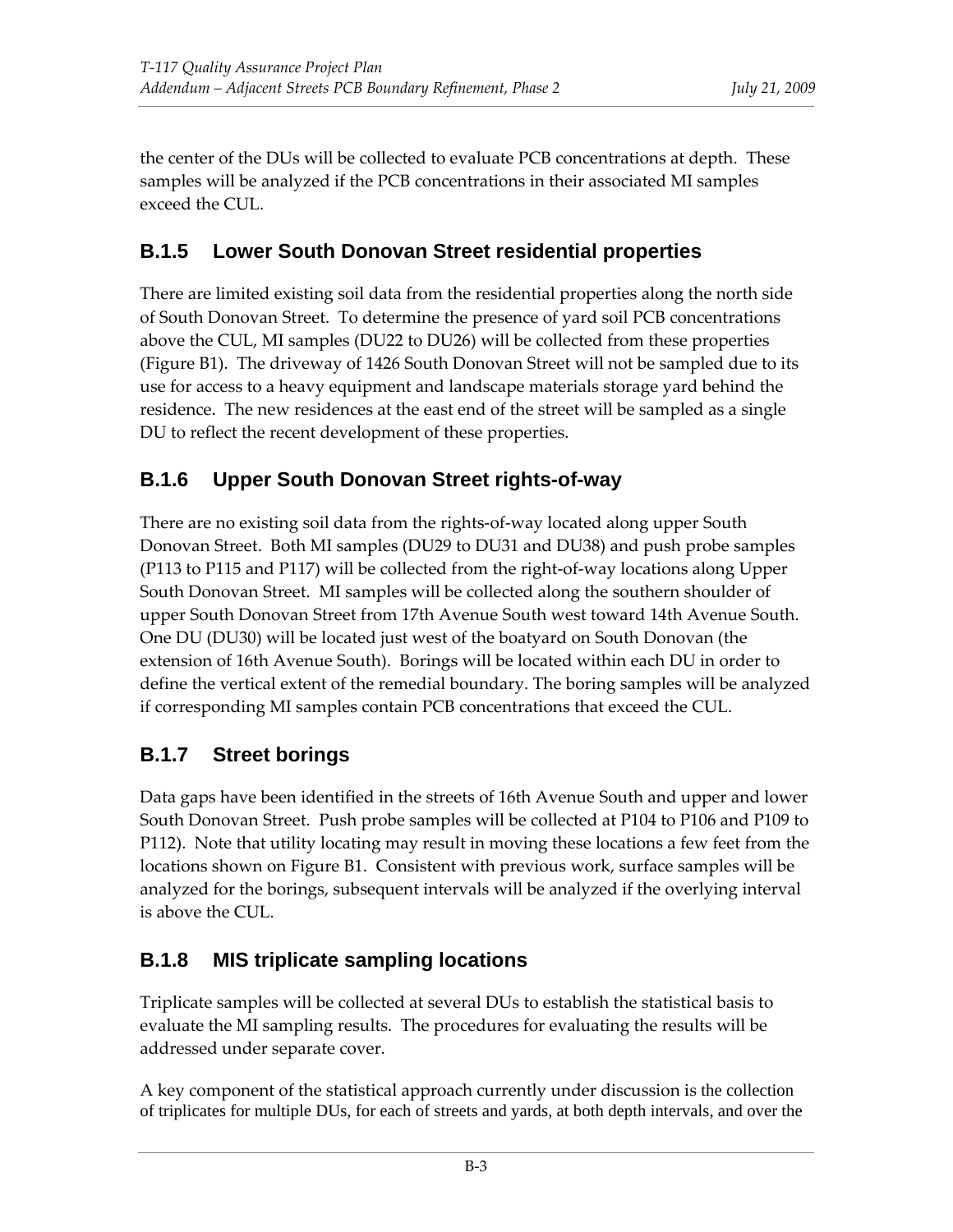maximum extent of the range of PCB concentrations as possible. To accomplish this goal, four yard DUs and four street DUs (surface and subsurface) have been selected based on the rationale below. The triplicate DUs are highlighted on Figure B1.

#### **Yard triplicates**

DU14. This existing triplicate DU has PCB concentrations near the CUL (Phase 1) and is the highest concentration expected to be seen in the yards. Existing data will be used to represent this DU.

DU01. The PCB concentration for the surface sample at this location is about 0.7 mg/kg (Phase 1) and represents a known point that is intermediate between DU14 and lower detections seen in most yards. Surface and subsurface duplicate and triplicate samples will be collected at DU01.

DU33. This new location is near and south of DU14 and is expected to represent intermediate PCB concentrations, if detected. Surface and subsurface triplicates will be collected at this location.

DU23. This new location on Donovan is expected to represent low PCB concentrations, if detected, and completes an area‐wide distribution of triplicates. Surface and subsurface triplicates will be collected at this location.

#### **Street triplicates**

DU17. This existing DU has PCB concentrations near the CUL (Phase 1). Surface and subsurface duplicate and a triplicate samples will be collected at DU17.

DU21. Based on observed concentration gradients, DU21 should represent intermediate PCB concentrations below the CUL, if detected, and appears to have experienced less disturbance due to recent construction than adjacent DU20. Surface and subsurface triplicates will be collected at this location.

DU27. Also based on observed concentration gradients, this DU should represent low PCB concentrations, if detected. Surface and subsurface triplicates will be collected at this location.

DU28. This DU is located just upslope of the DU with the highest PCB concentrations observed to date (Phase 1) and is assumed to represent high PCB concentrations for purposes of the statistical evaluation. Surface and subsurface triplicates will be collected at this location.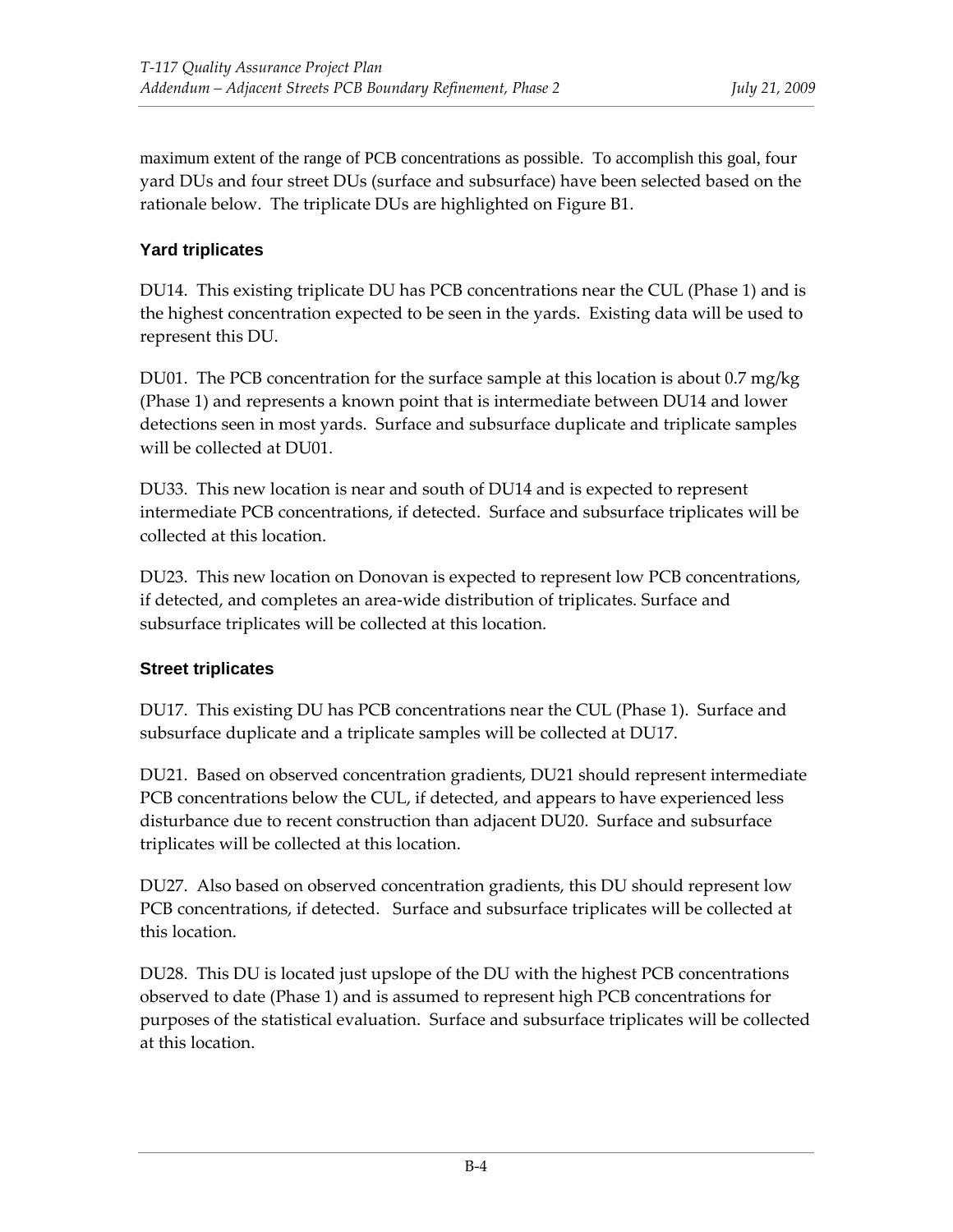# **B2 SAMPLING METHODS**

All sampling methods, sample identification and chemical analyses will follow procedures presented in Section B of the April 2009 QAPP Addendum (Integral 2009), with the exception that soil borings and hand augers will be collected from locations associated with DUs. These borings will have sample intervals of 0.5 to 1.0 ft, 1.0 to 2.0 ft, and 2.0 to 4.0 ft. The methodology for hand auger sampling is described below. Sample intervals and submittal for analysis or archiving will follow Table B1.

### **B.2.1 Hand auger sample collection**

Hand auger sampling techniques will be used to collect boring samples, and possibly, MI samples, in locations where underground utilities are too close to employ the use of the push probe or pick axe. For borings, samples will be collected using a stainless steel 3.25-in. diameter hand auger from three discrete intervals (0.5 to 1.0 ft, 1.0 to 2.0 ft, and 2.0 to 4.0 ft) to the extent practicable. Samples will be processed following the same procedures for push probe sampling, with the exception that no effort will be made to exclude soil material in contact with the sides of the sampler.

If it is necessary to use hand auger methods at MI sample locations, MI samples at these locations will be collected from the sidewall of the hand auger boring.

# **B3 QUALITY CONTROL**

Quality control procedures, field QA/QC sampling, and sample identification will follow the April 2009 QAPP addendum (Integral 2009). QA/QC samples are identified on Table B1.

#### **B4 INSTRUMENT/EQUIPMENT TESTING, INSPECTION, AND MAINTENANCE**

Detailed information regarding instrument/equipment testing, inspection and maintenance is presented in Section B6 of the Streets and Yards QAPP (Integral 2008).

### **B5 INSTRUMENT/EQUIPMENT CALIBRATION AND FREQUENCY**

Detailed information regarding instrument calibration and frequency is presented in Section B7 of the Streets and Yards QAPP (Integral 2008).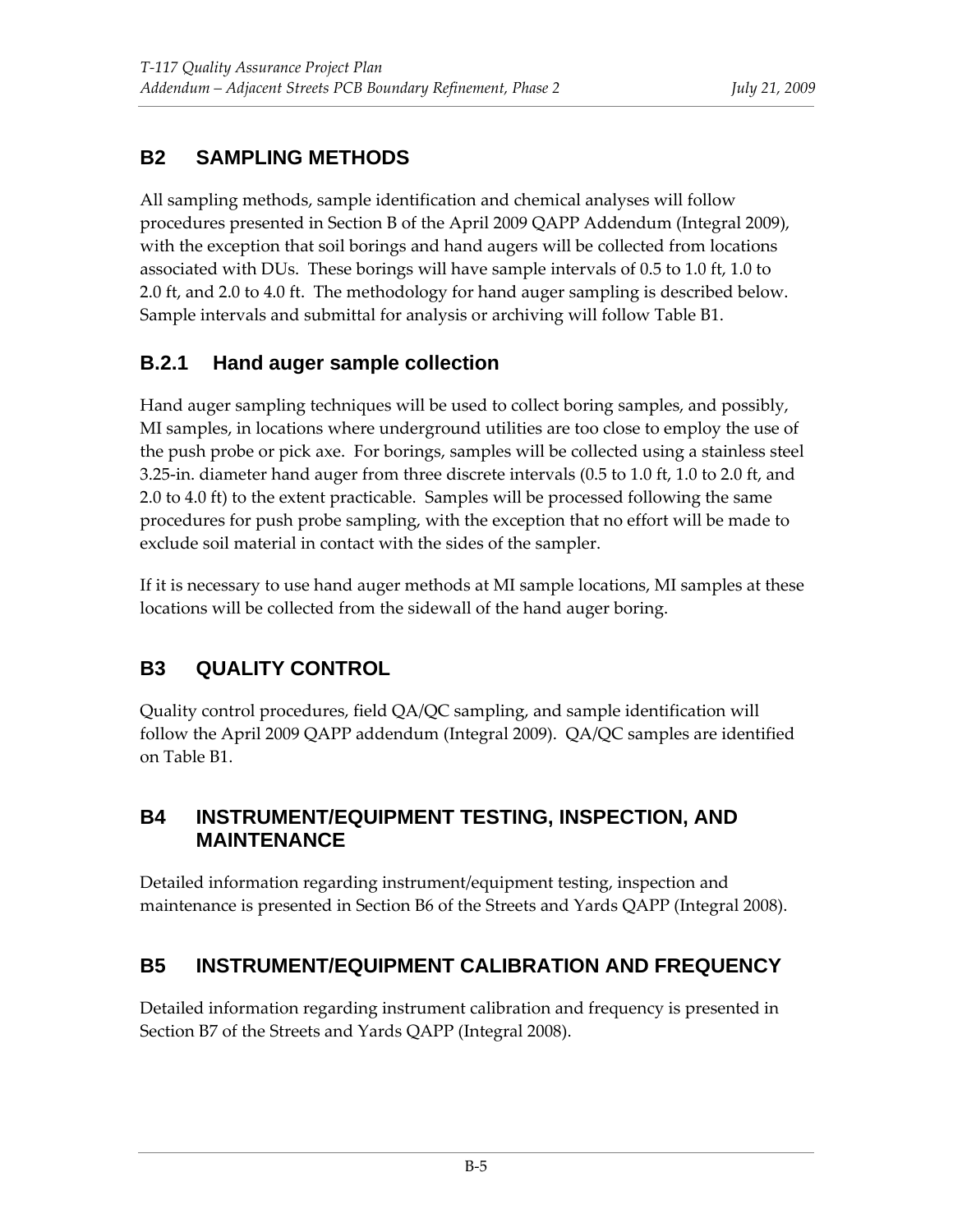#### **B6 INSPECTION/ACCEPTANCE OF SUPPLIES AND CONSUMABLES**

Detailed information regarding the inspection/acceptance requirements for supplies and consumables is presented in Section B8 of the Streets and Yards QAPP (Integral 2008).

### **B7 DATA MANAGEMENT**

Detailed information regarding data management requirements is presented in Section B10 of the Streets and Yards QAPP (Integral 2008).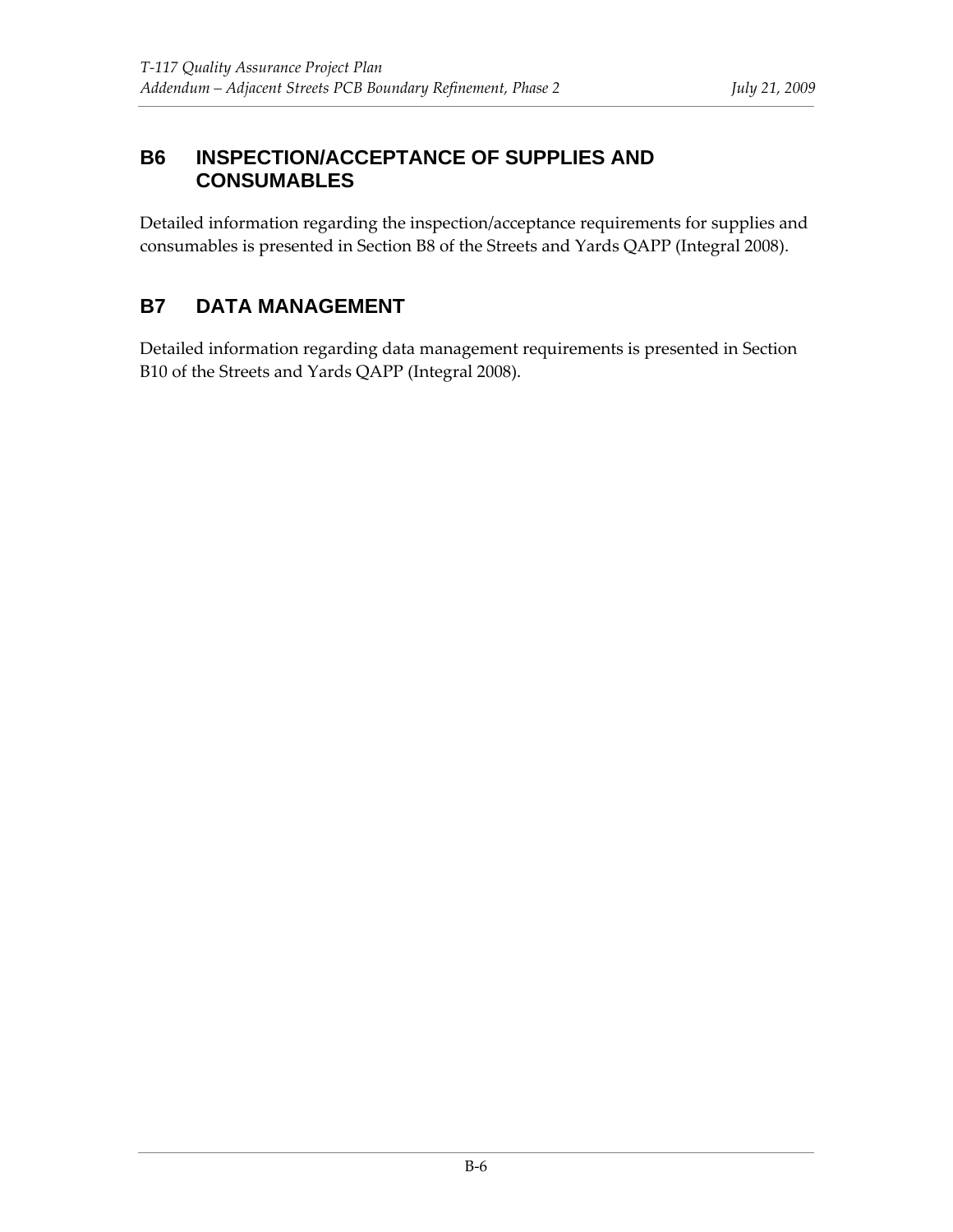# **SECTION C: ASSESSMENT AND OVERSIGHT**

Details of project assessment and oversight are presented in the original QAPP (Windward et al. 2003).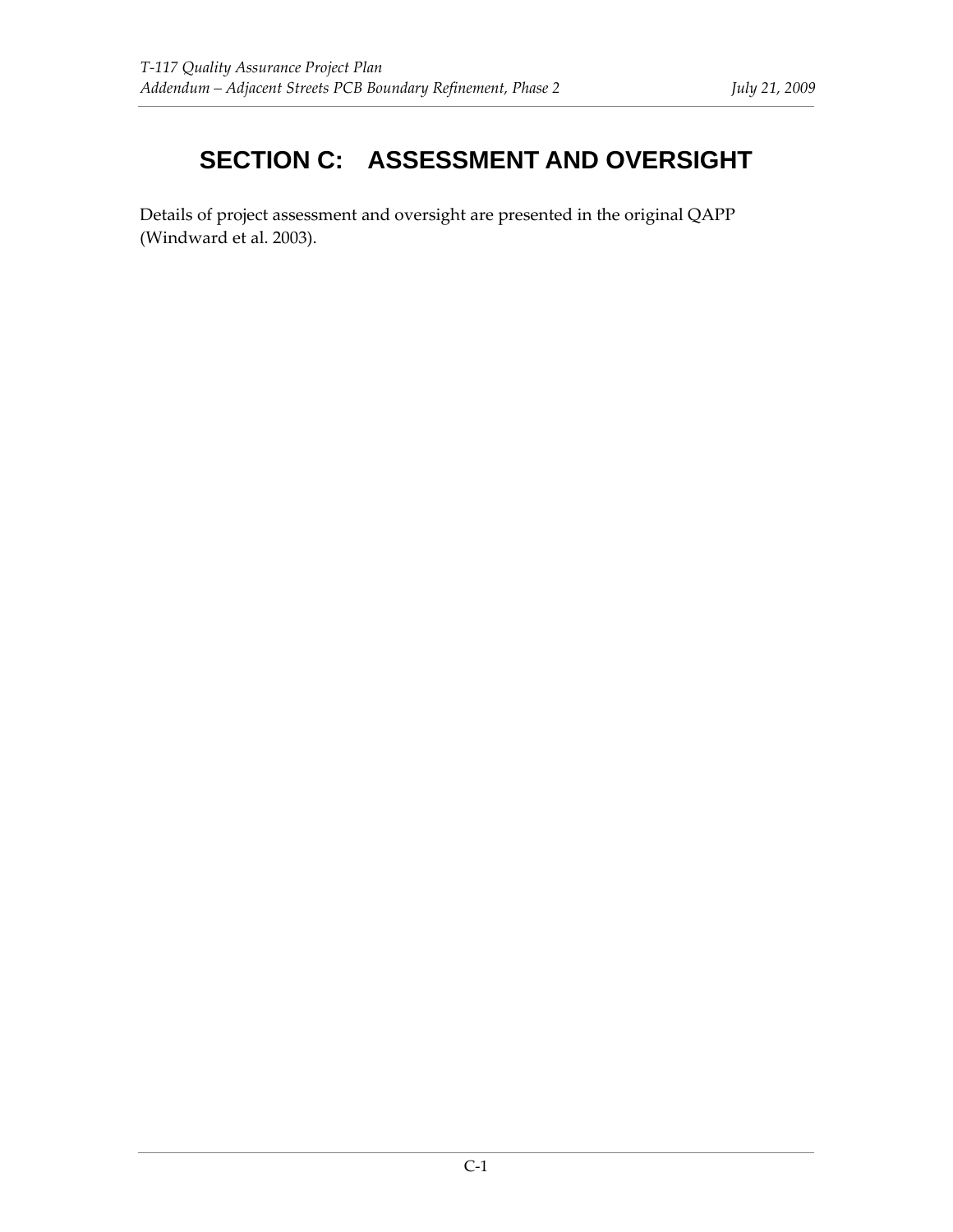# **SECTION D: DATA VALIDATION AND USABILITY**

EcoChem will perform a full validation of all results as described in the Streets and Yards QAPP (Integral 2008).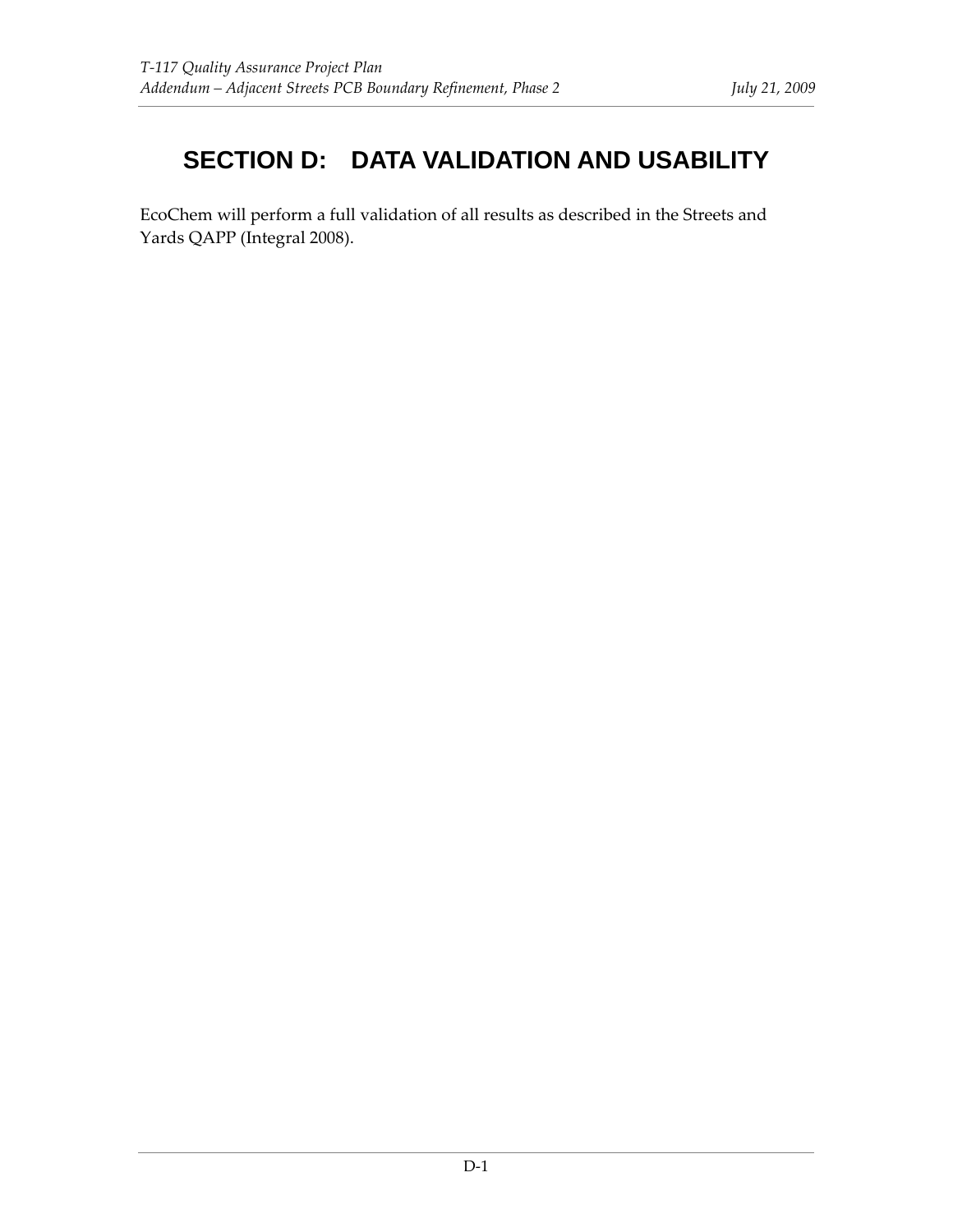# **SECTION E: REFERENCES**

Integral. 2008. City of Seattle streets and residential yards T‐117 Early Action Area, investigation of potential PCDD/PCDF contamination in soil – quality assurance project plan. Prepared for City of Seattle. Integral Consulting, Inc., Mercer Island, WA. August 14, 2008.

Integral. 2009. Lower Duwamish Waterway Superfund Site, Terminal 117 Early Action Area. Quality Assurance Project Plan Addendum – Adjacent Streets PCB Boundary Refinement. Prepared for the City of Seattle and Port of Seattle. Integral Consulting Inc., Seattle, WA. April 17, 2009.

USEPA. 2005. Administrative settlement agreement and order on consent for removal action, Lower Duwamish Waterway Superfund Site Terminal 117 Early Action Area, Seattle, Washington. US EPA CERCLA Docket No. 10‐2006‐0103. December 22, 2005. US Environmental Protection Agency, Region 10, Seattle, WA.

Windward, DOF, and Onsite. 2003. Lower Duwamish Waterway Superfund Site, Terminal 117 Early Action Area. Quality assurance project plan. Prepared for the Port of Seattle. Windward Environmental LLC, Dalton, Olmsted & Fuglevand, Inc., and Onsite Enterprises, Inc., Seattle, WA.

Windward, ENSR|AECOM, Integral, and DOF. 2008. Terminal 117 Early Action Area. Revised engineering evaluation/cost analysis. Draft. Prepared for the Port of Seattle and the City of Seattle. Windward Environmental LLC, Seattle, WA; ENSR|AECOM, Seattle, WA; Integral Consulting, Inc., Mercer Island, WA; and Dalton, Olmsted & Fuglevand, Inc., Seattle, WA.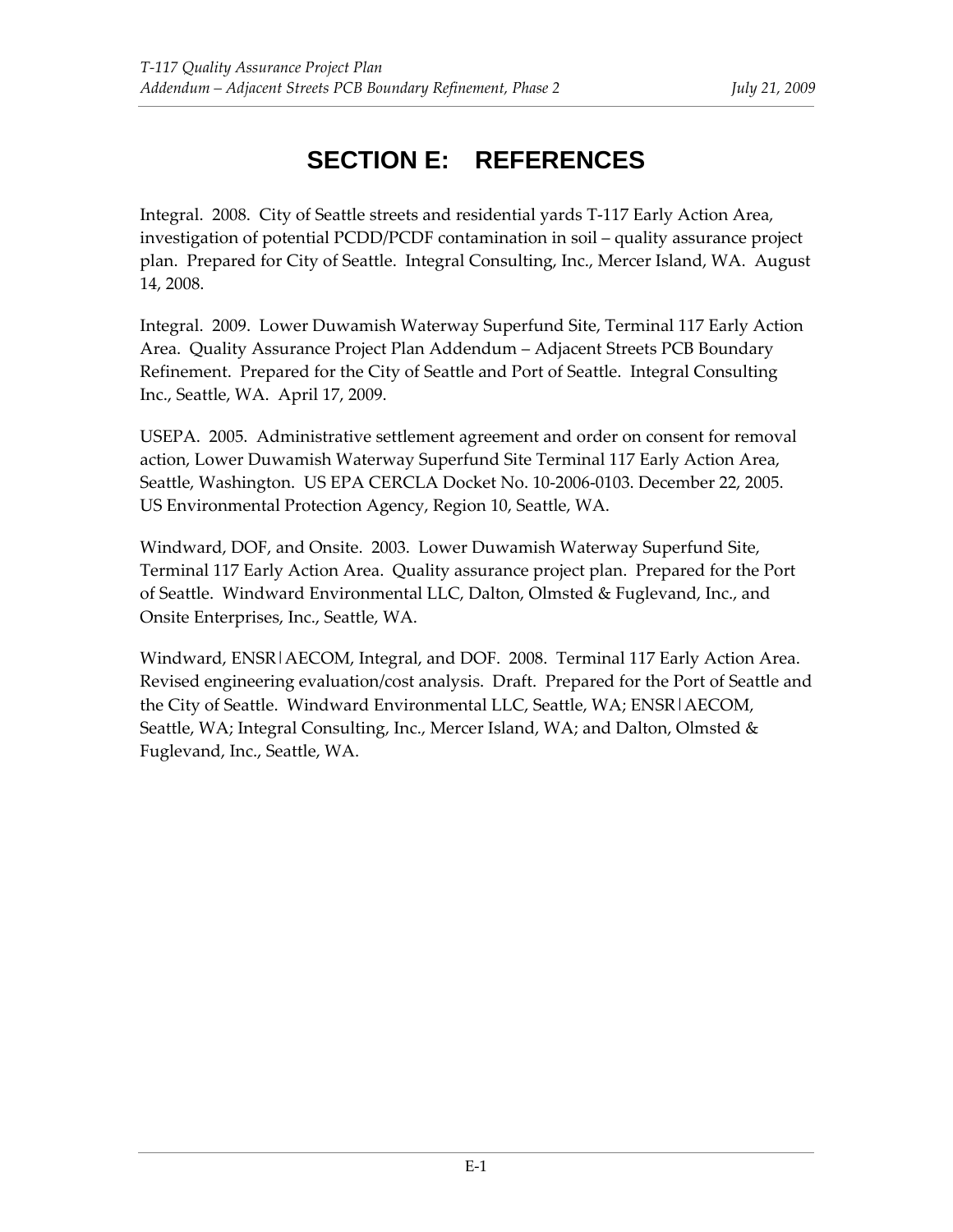integral consulting inc.



**Figure B1.** Adjacent Streets PCB Boundary Refinement Sample Types and Locations

**DRAFT**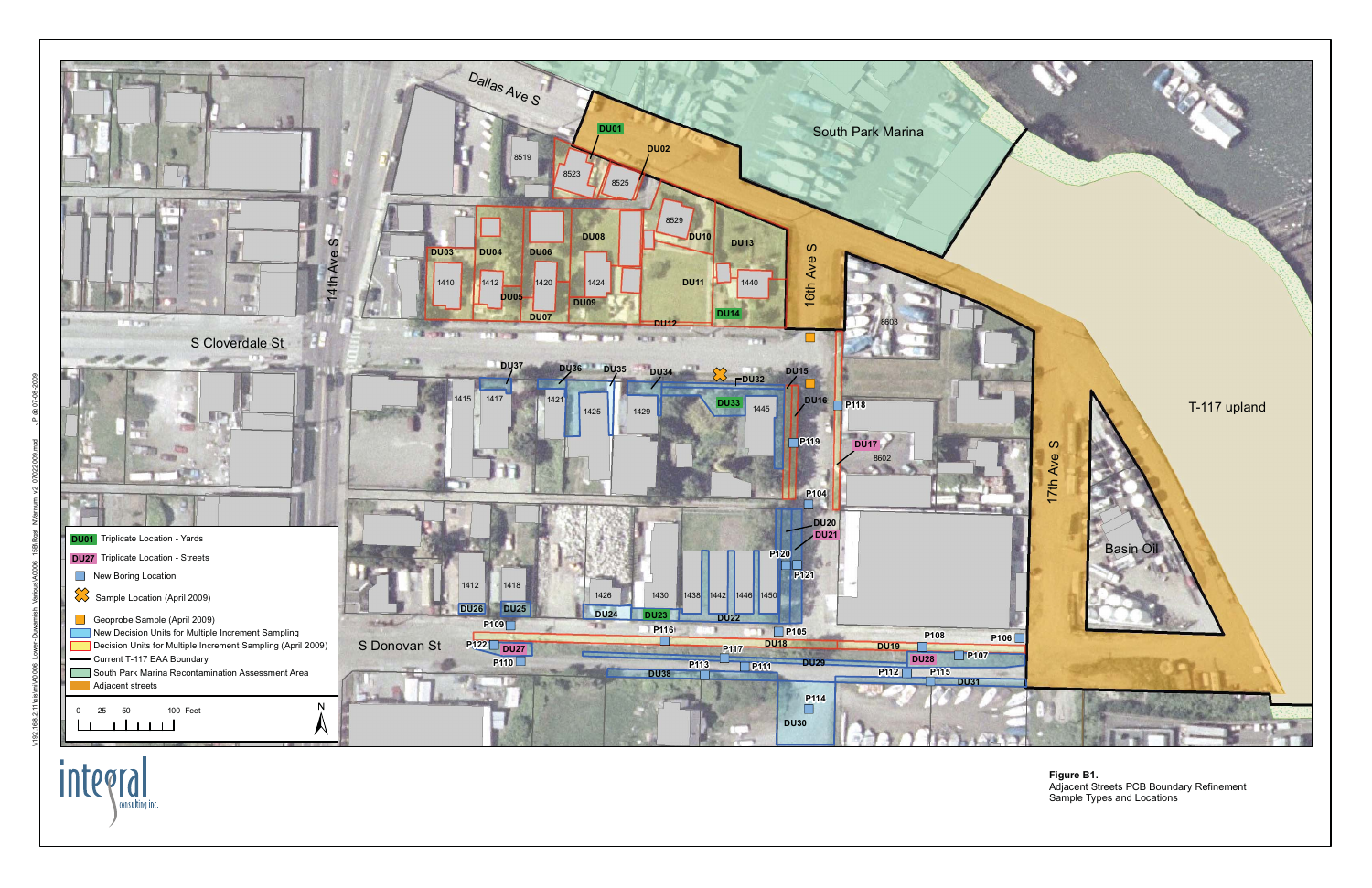Table B1. Soil Sample Rationale, Identification, and Sampling Scheme for Adjacent Streets Boundary Refinement.

|                                  |                  | <b>APPROXIMATE</b>     |                           |                           |                                                                                                                      |
|----------------------------------|------------------|------------------------|---------------------------|---------------------------|----------------------------------------------------------------------------------------------------------------------|
| <b>SAMPLE</b>                    |                  | <b>SAMPLE INTERVAL</b> | <b>PCB</b>                | <b>SUBSAMPLE</b>          |                                                                                                                      |
| <b>LOCATION</b>                  | <b>SAMPLE ID</b> | (ft bgs)               | <b>AROCLORS</b>           | <b>AND ARCHIVE</b>        | <b>QA/Comment</b>                                                                                                    |
| Dallas Ave. S.                   |                  |                        |                           |                           |                                                                                                                      |
| DU01                             | DU51-0.0-0.2     | $0.0 - 0.2$            | $\pmb{\mathsf{X}}$        | $\boldsymbol{\mathsf{X}}$ | DU01 field duplicate (parent sample collected Apr 2009)                                                              |
|                                  | DU51-0.2-0.5     | $0.2 - 0.5$            | $\boldsymbol{\mathsf{X}}$ | $\mathsf{x}$              | DU01 field duplicate (parent sample collected Apr 2009)                                                              |
|                                  | DU61-0.0-0.2     | $0.0 - 0.2$            | $\boldsymbol{\mathsf{X}}$ | $\mathsf{x}$              | DU01 field triplicate (parent sample collected Apr 2009)                                                             |
|                                  | DU61-0.2-0.5     | $0.2 - 0.5$            | X                         | $\mathsf{x}$              | DU01 field triplicate (parent sample collected Apr 2009)                                                             |
| MIS 16th Ave S                   |                  |                        |                           |                           |                                                                                                                      |
| <b>DU17</b>                      | DU67-0.0-0.2     | $0.0 - 0.2$            | $\pmb{\mathsf{X}}$        | $\pmb{\mathsf{X}}$        | DU17 field duplicate (parent sample collected Apr 2009)                                                              |
|                                  | DU67-0.2-0.5     | $0.2 - 0.5$            | $\boldsymbol{\mathsf{X}}$ | $\boldsymbol{x}$          | DU17 field duplicate (parent sample collected Apr 2009)                                                              |
|                                  | DU77-0.0-0.2     | $0.0 - 0.2$            | $\boldsymbol{\mathsf{X}}$ | X                         | DU17 field triplicate (parent sample collected Apr 2009)<br>DU17 field triplicate (parent sample collected Apr 2009) |
|                                  | DU77-0.2-0.5     | $0.2 - 0.5$            | $\pmb{\mathsf{X}}$        | $\pmb{\mathsf{X}}$        |                                                                                                                      |
| <b>DU20</b>                      | DU20-0.0-0.2     | $0.0 - 0.2$            | $\overline{\mathbf{X}}$   | $\pmb{\mathsf{X}}$        | <b>LDUP</b>                                                                                                          |
|                                  | DU20-0.2-0.5     | $0.2 - 0.5$            | $\pmb{\mathsf{X}}$        | $\pmb{\mathsf{X}}$        | LDUP                                                                                                                 |
| <b>DU21</b>                      | DU21-0.0-0.2     | $0.0 - 0.2$            | $\pmb{\mathsf{X}}$        | $\pmb{\mathsf{X}}$        |                                                                                                                      |
|                                  | DU21-0.2-0.5     | $0.2 - 0.5$            | $\pmb{\mathsf{X}}$        | $\pmb{\mathsf{X}}$        |                                                                                                                      |
|                                  | DU71-0.0-0.2     | $0.0 - 0.2$            | $\pmb{\mathsf{X}}$        | $\pmb{\mathsf{X}}$        | DU21 field duplicate                                                                                                 |
|                                  | DU71-0.2-0.5     | $0.2 - 0.5$            | $\pmb{\mathsf{X}}$        | $\boldsymbol{x}$          | DU21 field duplicate                                                                                                 |
|                                  | DU81-0.0-0.2     | $0.0 - 0.2$            | $\pmb{\mathsf{X}}$        | $\pmb{\mathsf{X}}$        | DU21 field triplicate                                                                                                |
|                                  | DU81-0.2-0.5     | $0.2 - 0.5$            | $\boldsymbol{\mathsf{X}}$ | $\boldsymbol{x}$          | DU21 field triplicate                                                                                                |
| <b>MIS S Donovan St Yards</b>    |                  |                        |                           |                           |                                                                                                                      |
| <b>DU22</b>                      | DU22-0.0-0.2     | $0.0 - 0.2$            | $\pmb{\mathsf{X}}$        | $\pmb{\mathsf{X}}$        | <b>LDUP</b>                                                                                                          |
|                                  | DU22-0.2-0.5     | $0.2 - 0.5$            | $\pmb{\mathsf{X}}$        | $\pmb{\mathsf{X}}$        | <b>LDUP</b>                                                                                                          |
| <b>DU23</b>                      | DU23-0.0-0.2     | $0.0 - 0.2$            | $\pmb{\mathsf{X}}$        | $\pmb{\mathsf{X}}$        |                                                                                                                      |
|                                  | DU23-0.2-0.5     | $0.2 - 0.5$            | $\pmb{\mathsf{X}}$        | $\pmb{\mathsf{X}}$        |                                                                                                                      |
|                                  | DU173-0.0-0.2    | $0.0 - 0.2$            | $\pmb{\mathsf{X}}$        | $\pmb{\mathsf{X}}$        | DU23 field duplicate                                                                                                 |
|                                  | DU173-0.2-0.5    | $0.2 - 0.5$            | $\pmb{\mathsf{X}}$        | $\boldsymbol{x}$          | DU23 field duplicate                                                                                                 |
|                                  | DU183-0.0-0.2    | $0.0 - 0.2$            | $\boldsymbol{\mathsf{X}}$ | $\boldsymbol{x}$          | DU23 field triplicate                                                                                                |
|                                  | DU183-0.2-0.5    | $0.2 - 0.5$            | $\pmb{\mathsf{X}}$        | $\pmb{\mathsf{X}}$        | DU23 field triplicate                                                                                                |
| <b>DU24</b>                      | DU24-0.0-0.2     | $0.0 - 0.2$            | $\overline{\mathbf{X}}$   | $\overline{\mathbf{x}}$   |                                                                                                                      |
|                                  | DU24-0.2-0.5     | $0.2 - 0.5$            | $\overline{\mathbf{x}}$   | X                         |                                                                                                                      |
| <b>DU25</b>                      | DU25-0.0-0.2     | $0.0 - 0.2$            | $\overline{\mathbf{x}}$   | $\overline{\mathbf{x}}$   |                                                                                                                      |
|                                  | DU25-0.2-0.5     | $0.2 - 0.5$            | X                         | $\overline{\mathbf{x}}$   |                                                                                                                      |
| <b>DU26</b>                      | DU26-0.0-0.2     | $0.0 - 0.2$            | $\pmb{\mathsf{X}}$        | $\pmb{\mathsf{x}}$        |                                                                                                                      |
|                                  | DU26-0.2-0.5     | $0.2 - 0.5$            | X                         | X                         |                                                                                                                      |
| <b>MIS S Cloverdale St Yards</b> |                  |                        |                           |                           |                                                                                                                      |
| <b>DU32</b>                      | DU32-0.0-0.2     | $0.0 - 0.2$            | $\pmb{\mathsf{X}}$        | $\pmb{\mathsf{X}}$        |                                                                                                                      |
|                                  | DU32-0.2-0.5     | $0.2 - 0.5$            | X                         | $\pmb{\mathsf{X}}$        |                                                                                                                      |
| <b>DU33</b>                      | DU33-0.0-0.2     | $0.0 - 0.2$            | $\pmb{\mathsf{x}}$        | $\pmb{\mathsf{X}}$        |                                                                                                                      |
|                                  | DU33-0.2-0.5     | $0.2 - 0.5$            | $\pmb{\mathsf{X}}$        | $\pmb{\mathsf{X}}$        |                                                                                                                      |
|                                  | DU83-0.0-0.2     | $0.0 - 0.2$            | $\pmb{\mathsf{X}}$        | $\pmb{\mathsf{X}}$        | DU33 field duplicate                                                                                                 |
|                                  | DU83-0.2-0.5     | $0.2 - 0.5$            | $\pmb{\mathsf{X}}$        | $\pmb{\mathsf{X}}$        | DU33 field duplicate                                                                                                 |
|                                  | DU93-0.0-0.2     | $0.0 - 0.2$            | $\pmb{\mathsf{X}}$        | $\pmb{\mathsf{X}}$        | DU33 field triplicate                                                                                                |
|                                  | DU93-0.2-0.5     | $0.2 - 0.5$            | $\pmb{\mathsf{X}}$        | $\pmb{\mathsf{X}}$        | DU33 field triplicate                                                                                                |
| <b>DU34</b>                      | DU34-0.0-0.2     | $0.0 - 0.2$            | $\pmb{\mathsf{X}}$        | $\pmb{\mathsf{X}}$        | LDUP                                                                                                                 |
|                                  | DU34-0.2-0.5     | $0.2 - 0.5$            | $\pmb{\mathsf{X}}$        | $\pmb{\mathsf{X}}$        | LDUP                                                                                                                 |
| <b>DU35</b>                      | DU35-0.0-0.2     | $0.0 - 0.2$            | $\pmb{\mathsf{X}}$        | $\pmb{\mathsf{x}}$        |                                                                                                                      |
|                                  | DU35-0.2-0.5     | $0.2 - 0.5$            | X                         | X                         |                                                                                                                      |
| DU36                             | DU36-0.0-0.2     | $0.0 - 0.2$            | $\pmb{\mathsf{X}}$        | $\pmb{\mathsf{X}}$        |                                                                                                                      |
|                                  | DU36-0.2-0.5     | $0.2 - 0.5$            | $\pmb{\mathsf{X}}$        | X                         |                                                                                                                      |
| DU37                             | DU37-0.0-0.2     | $0.0 - 0.2$            | $\pmb{\mathsf{X}}$        | $\pmb{\mathsf{X}}$        |                                                                                                                      |
|                                  | DU37-0.2-0.5     | $0.2 - 0.5$            | $\pmb{\mathsf{X}}$        | $\pmb{\mathsf{X}}$        |                                                                                                                      |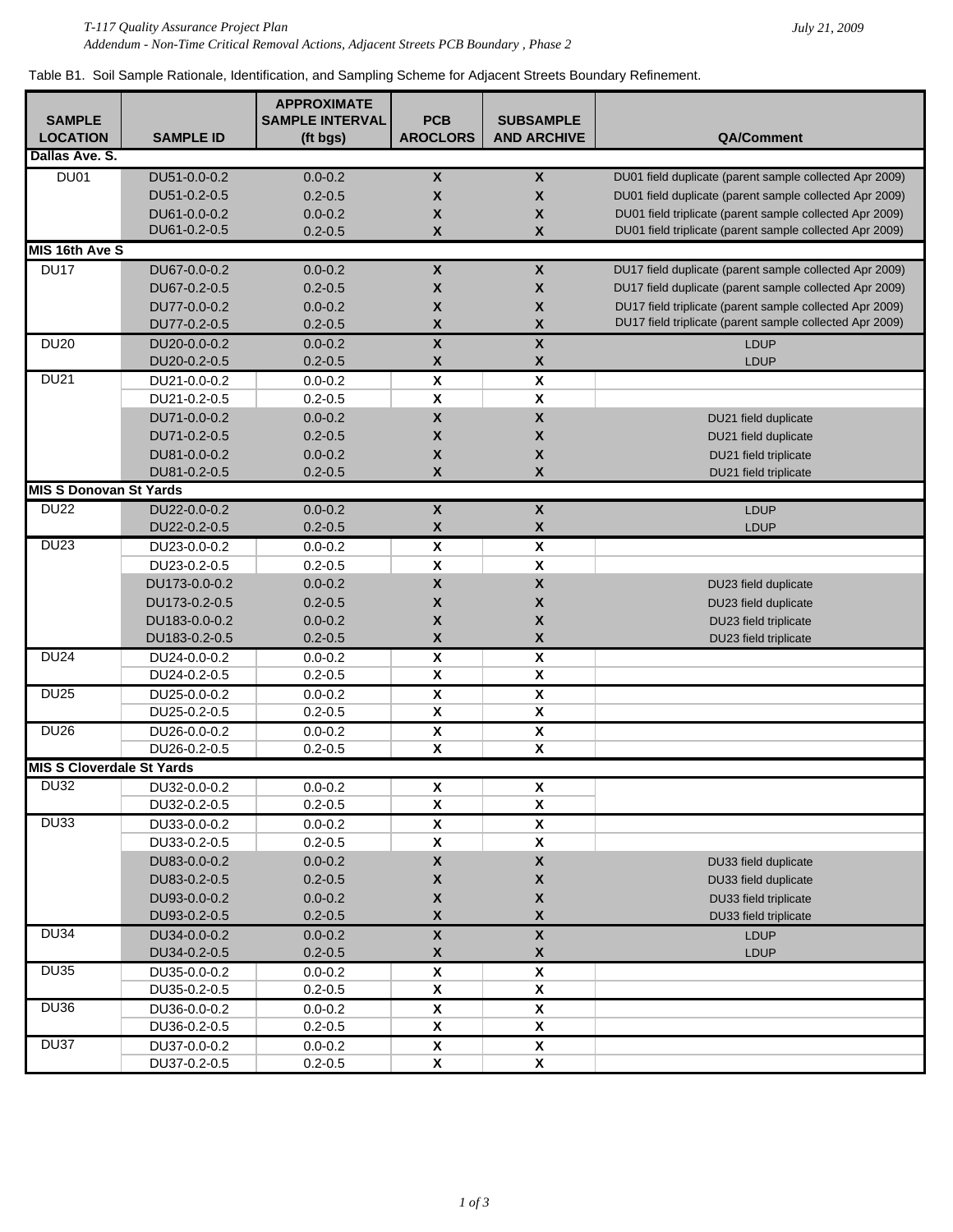Table B1. Soil Sample Rationale, Identification, and Sampling Scheme for Adjacent Streets Boundary Refinement.

|                                  |                                                              | <b>APPROXIMATE</b>     |                                                 |                                               |                                 |
|----------------------------------|--------------------------------------------------------------|------------------------|-------------------------------------------------|-----------------------------------------------|---------------------------------|
| <b>SAMPLE</b><br><b>LOCATION</b> | <b>SAMPLE ID</b>                                             | <b>SAMPLE INTERVAL</b> | <b>PCB</b><br><b>AROCLORS</b>                   | <b>SUBSAMPLE</b><br><b>AND ARCHIVE</b>        | QA/Comment                      |
|                                  |                                                              | (ft bgs)               |                                                 |                                               |                                 |
| <b>DU27</b>                      | <b>MIS S Donovan St Right-of-Way Samples</b><br>DU27-0.0-0.2 | $0.0 - 0.2$            | $\pmb{\mathsf{X}}$                              | $\pmb{\mathsf{X}}$                            |                                 |
|                                  | DU27-0.2-0.5                                                 | $0.2 - 0.5$            | $\boldsymbol{\mathsf{X}}$                       | $\boldsymbol{x}$                              | <b>LDUP</b><br><b>LDUP</b>      |
|                                  |                                                              |                        | $\boldsymbol{X}$                                | $\mathsf{x}$                                  |                                 |
|                                  | DU177-0.0-0.2                                                | $0.0 - 0.2$            |                                                 |                                               | DU27 field duplicate            |
|                                  | DU177-0.2-0.5                                                | $0.2 - 0.5$            | $\boldsymbol{\mathsf{X}}$                       | $\boldsymbol{x}$                              | DU27 field duplicate            |
|                                  | DU187-0.0-0.2                                                | $0.0 - 0.2$            | $\boldsymbol{\mathsf{X}}$<br>$\pmb{\mathsf{X}}$ | $\boldsymbol{x}$<br>$\boldsymbol{\mathsf{x}}$ | DU27 field triplicate           |
| <b>DU28</b>                      | DU187-0.2-0.5                                                | $0.2 - 0.5$            |                                                 |                                               | DU27 field triplicate           |
|                                  | DU28-0.0-0.2                                                 | $0.0 - 0.2$            | $\pmb{\mathsf{X}}$                              | $\pmb{\mathsf{X}}$                            |                                 |
|                                  | DU28-0.2-0.5                                                 | $0.2 - 0.5$            | $\pmb{\mathsf{X}}$                              | $\pmb{\mathsf{x}}$                            |                                 |
|                                  | DU78-0.0-0.2                                                 | $0.0 - 0.2$            | $\pmb{\mathsf{X}}$                              | $\pmb{\mathsf{X}}$                            | DU28 field duplicate            |
|                                  | DU78-0.2-0.5                                                 | $0.2 - 0.5$            | $\pmb{\mathsf{X}}$                              | $\pmb{\mathsf{X}}$                            | DU28 field duplicate            |
|                                  | DU88-0.0-0.2                                                 | $0.0 - 0.2$            | $\pmb{\mathsf{X}}$                              | $\pmb{\mathsf{X}}$                            | DU28 field triplicate           |
|                                  | DU88-0.2-0.5                                                 | $0.2 - 0.5$            | $\pmb{\mathsf{X}}$                              | $\pmb{\mathsf{X}}$                            | DU28 field triplicate           |
| <b>DU29</b>                      | DU29-0.0-0.2                                                 | $0.0 - 0.2$            | $\pmb{\mathsf{X}}$                              | $\pmb{\mathsf{X}}$                            |                                 |
|                                  | DU29-0.2-0.5                                                 | $0.2 - 0.5$            | $\overline{\textbf{X}}$                         | $\overline{\mathbf{x}}$                       |                                 |
| <b>DU30</b>                      | DU30-0.0-0.2                                                 | $0.0 - 0.2$            | $\overline{\mathbf{X}}$                         | $\overline{\mathbf{X}}$                       |                                 |
|                                  | DU30-0.2-0.5                                                 | $0.2 - 0.5$            | $\overline{\textbf{X}}$                         | $\overline{\textbf{X}}$                       |                                 |
| <b>DU31</b>                      | DU31-0.0-0.2                                                 | $0.0 - 0.2$            | $\overline{\mathbf{X}}$                         | $\overline{\mathbf{x}}$                       |                                 |
|                                  | DU31-0.2-0.5                                                 | $0.2 - 0.5$            | $\overline{\textbf{X}}$                         | $\overline{\textbf{X}}$                       |                                 |
| <b>DU38</b>                      | DU38-0.0-0.2                                                 | $0.0 - 0.2$            | $\pmb{\mathsf{X}}$                              | $\overline{\mathbf{x}}$                       |                                 |
|                                  | DU38-0.2-0.5                                                 | $0.2 - 0.5$            | $\overline{\mathbf{x}}$                         | $\overline{\mathbf{x}}$                       |                                 |
| <b>Street Borings</b>            |                                                              |                        |                                                 |                                               |                                 |
| P <sub>104</sub>                 | P104-0.0-1.0                                                 | $0.0 - 1.0$            | $\pmb{\mathsf{x}}$                              |                                               |                                 |
|                                  | P154-0.0-1.0                                                 | $0.0 - 1.0$            |                                                 |                                               | Field duplicate of P104-0.0-1.0 |
|                                  | P104-1.0-2.0                                                 | $1.0 - 2.0$            | Archive                                         |                                               | Analyze if P104-0.0-1.0 > CUL   |
|                                  | P154-1.0-2.0                                                 | $1.0 - 2.0$            | Archive                                         |                                               | Field duplicate of P104-1.0-2.0 |
|                                  | P104-2.0-4.0                                                 | $2.0 - 4.0$            | Archive                                         |                                               | Analyze if P104-1.0-2.0 > CUL   |
|                                  | P154-2.0-4.0                                                 | $2.0 - 4.0$            | Archive                                         |                                               | Field duplicate of P104-2.0-4.0 |
| P <sub>105</sub>                 | P105-0.0-1.0                                                 | $0.0 - 1.0$            | X                                               |                                               |                                 |
|                                  | P105-1.0-2.0                                                 | $1.0 - 2.0$            | Archive                                         |                                               | Analyze if P105-0.0-1.0 > CUL   |
|                                  | P105-2.0-4.0                                                 | $2.0 - 4.0$            | Archive                                         |                                               | Analyze if P105-1.0-2.0 > CUL   |
| P <sub>106</sub>                 | P106-0.0-1.0                                                 | $0.0 - 1.0$            | X                                               |                                               |                                 |
|                                  | P106-1.0-2.0                                                 | $1.0 - 2.0$            | Archive                                         |                                               | Analyze if P106-0.0-1.0 > CUL   |
|                                  | P106-2.0-4.0                                                 | $2.0 - 4.0$            | Archive                                         |                                               | Analyze if P106-1.0-2.0 > CUL   |
| P <sub>109</sub>                 | P109-0.0-1.0                                                 | $0.0 - 1.0$            | $\pmb{\mathsf{x}}$                              |                                               |                                 |
|                                  | P109-1.0-2.0                                                 | $1.0 - 2.0$            | Archive                                         |                                               | Analyze if P109-0.0-1.0 > CUL   |
|                                  | P109-2.0-4.0                                                 | $2.0 - 4.0$            | Archive                                         |                                               | Analyze if P109-1.0-2.0 > CUL   |
| P110                             | P110-0.0-1.0                                                 | $0.0 - 1.0$            | X                                               |                                               |                                 |
|                                  | P110-1.0-2.0                                                 | $1.0 - 2.0$            | Archive                                         |                                               | Analyze if P110-0.0-1.0 > CUL   |
|                                  | P110-2.0-4.0                                                 | $2.0 - 4.0$            | Archive                                         |                                               | Analyze if P110-1.0-2.0 > CUL   |
| P111                             | P111-0.0-1.0                                                 | $0.0 - 1.0$            | X                                               |                                               |                                 |
|                                  | P111-1.0-2.0                                                 | $1.0 - 2.0$            | Archive                                         |                                               | Analyze if P111-0.0-1.0 > CUL   |
|                                  | P111-2.0-4.0                                                 | $2.0 - 4.0$            | Archive                                         |                                               | Analyze if P111-1.0-2.0 > CUL   |
| P112                             | P112-0.0-1.0                                                 | $0.0 - 1.0$            | X                                               |                                               |                                 |
|                                  | P112-1.0-2.0                                                 | $1.0 - 2.0$            | Archive                                         |                                               | Analyze if P112-0.0-1.0 > CUL   |
|                                  | P112-2.0-4.0                                                 | $2.0 - 4.0$            | Archive                                         |                                               | Analyze if P112-1.0-2.0 > CUL   |